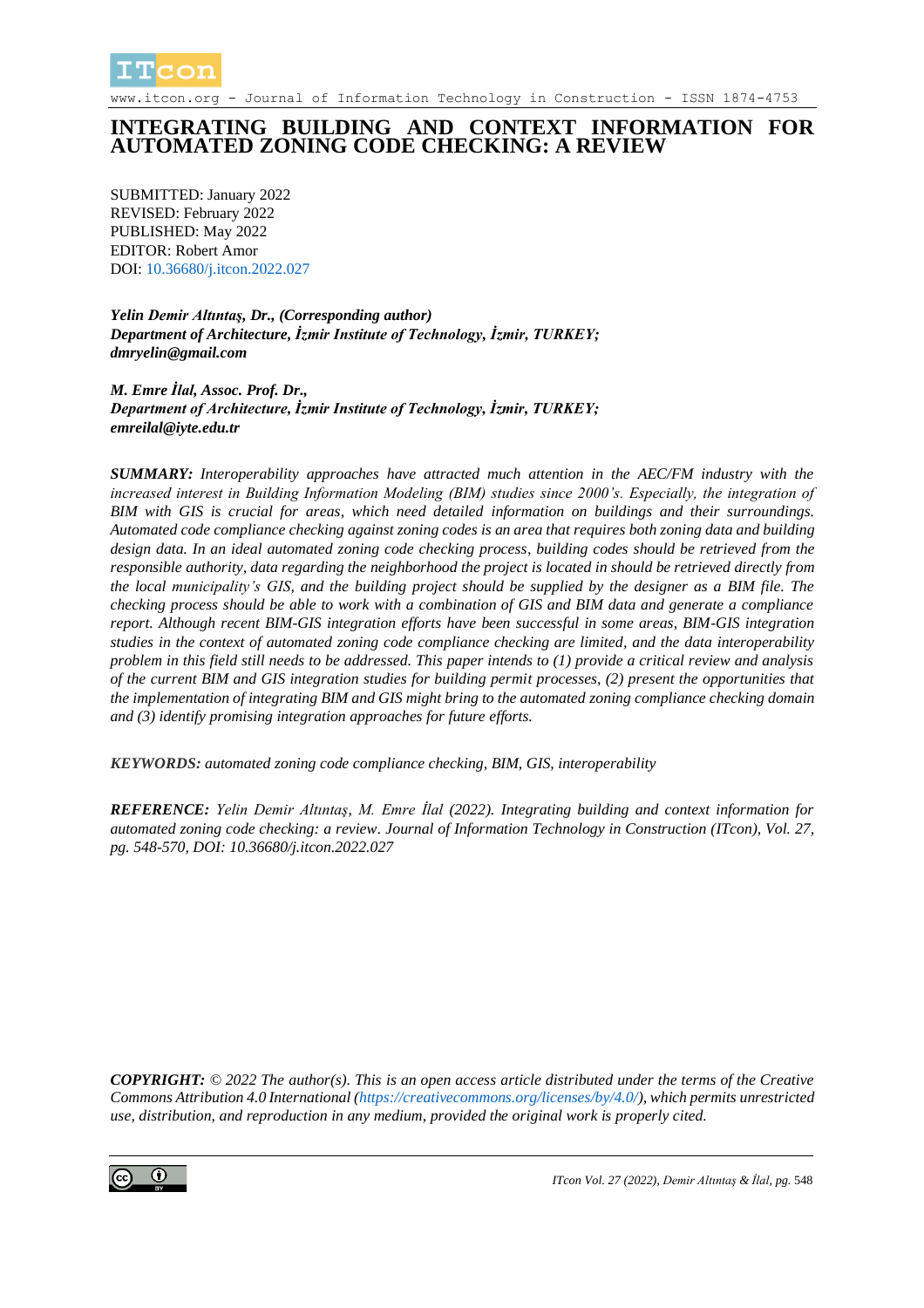### **1 INTRODUCTION**

Over the last twenty years, the AEC/FM industry has gone through a transformation driven by the adoption of Building Information Modeling (BIM) (Elshafey et al., 2020). By providing access to project data, BIM creates opportunities for more effective collaboration among all stakeholders in the industry. However, BIM focuses on the data at the building scale, while many stakeholders also require data at the neighborhood scale in order to evaluate how buildings relate to their surroundings. City scale information typically reside in Geographic Information Systems (GIS). With advances in digital twins and internet of things, more applications require simultaneous access to data at both scales. The increasing need for data sharing and collaboration requires better software interoperability and data integration (Gilbert et al., 2020).

Architects, as they design using BIM software, need context data for a variety of tasks, while the GIS domain requires building data whenever more detailed information on buildings is needed. Integrating BIM and GIS allows improving the managing of design information in various phases of a project's lifecycle, from early planning and design to construction, operation, and maintenance. Integration of the two data models also has a notable effect on solving the multi-disciplinary problems in design, construction, operation and infrastructure domains. While BIM and GIS technologies are closely related, they remain mostly isolated. Distinctive development of BIM and GIS tools, and professional divisions are the main reasons for the differences as well as a lack of cooperation between BIM and GIS. The differences between the two domains need to be overcome.

Automated zoning code compliance checking is one of the areas that require zoning data from GIS and building data from BIM. It has long been an area of research that aims to provide computational support for conformance checking process of building designs against zoning codes developed by government agencies (Macit İlal and Günaydın, 2017). The automation of the processes for obtaining building permits promises to simplify the workflows at authorities, speed up turnaround in feedback, shorten approval processes for buildings, prevent errors due to manual checking and help prevent inconsistencies in interpreting zoning codes.

Zoning codes contain rules, standards, and statements that define conditions and constraints related to data on the surroundings such as parcels, blocks, existing buildings, roads, sidewalks and setback distances. They are legal documents for the verification of building designs. They define technical and functional requirements that buildings and their settlements must satisfy throughout buildings' intended lives (Dimyadi et al., 2014). Many countries have national building codes set by government agencies that are valid for all building design and construction projects. Some local jurisdictions such as regions where there is a historic fabric are allowed to develop their own building codes. Compliance with all relevant codes is required to obtain a building permit from local municipalities.

Code checking needs both zoning data and building design data. For example, Izmir Municipality Housing and Zoning Code (Izmir Municipality, 2013) is a legal document that specifies minimum requirements that must be met by buildings and their surroundings. It comprises six sections, where section III includes the rules that are checked in the process of approving building designs. Nearly half (20 of 43) of the rules in section III require zoning data to carry out the checking. For example, consider the following rule on setback distances:

*"In blocks that have planned-unit order, if there is an existing building in any of the parcels within the same block, setback distances should be the same as setback distances used in that parcel"* (Izmir Municipality, 2013)*.*

For this rule, data on the whole block is needed for code checking. The rule requires the base geometry of the building footprint and the parcel geometry in order to be able to calculate the setback distance. Also required is the setback distance data of all parcels adjacent to the same road in the same block. For the purpose of finding the parcels that are adjacent to the same road in the same block, the spatial relationship of parcels and the surrounding roads should be queried using their geometry locations. The construction order information of the block is also required as the requirements of the rule on setback distances differ in terms of different construction orders. The rule is illustrated i[n FIG.](#page-2-0) 1. Building footprint and parcel geometry will reside with BIM data. However, footprints of the rest of the buildings, parcels in the block and the surrounding roads along with the construction order of the block should reside with the GIS system of the municipality.

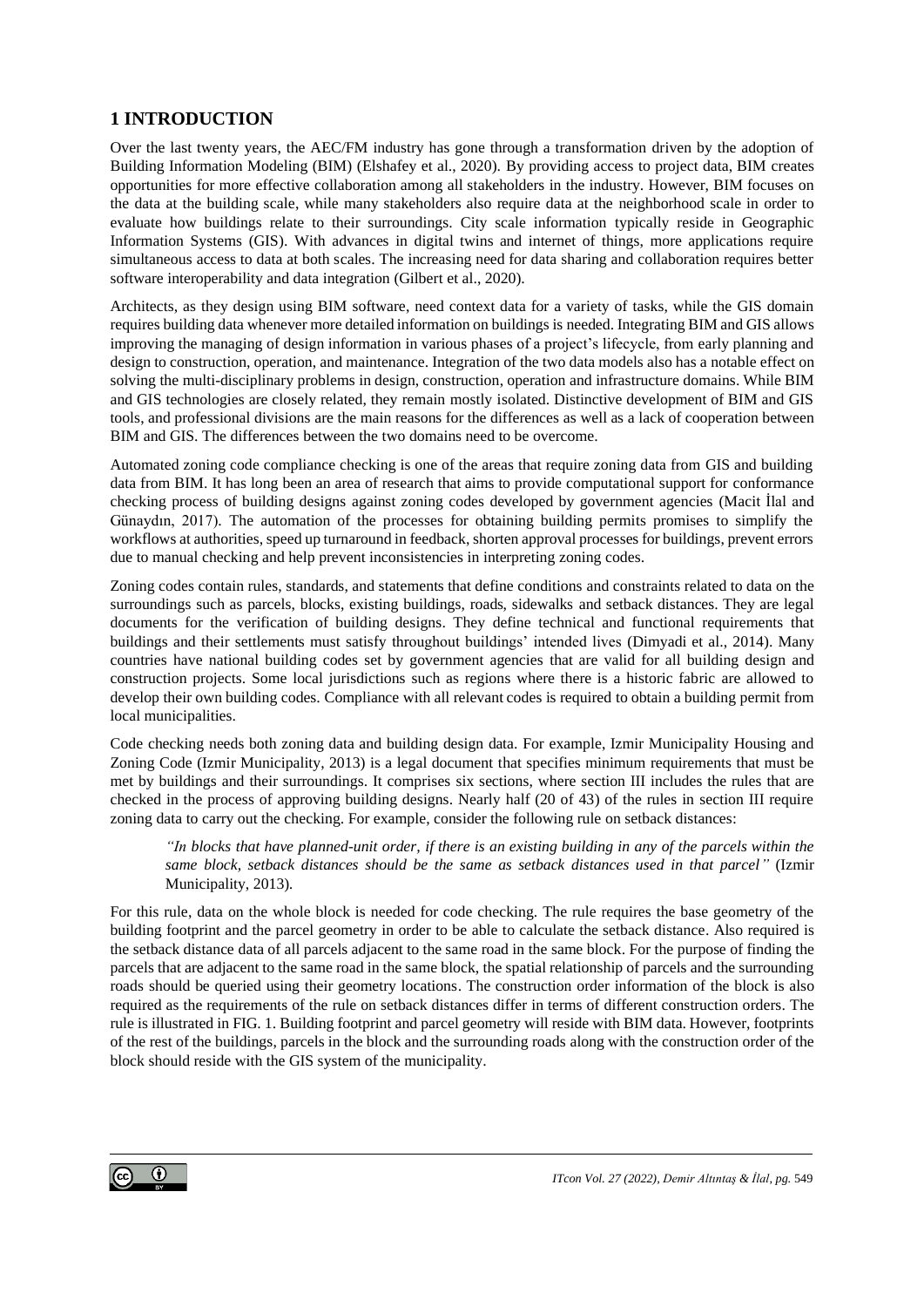

<span id="page-2-0"></span>*FIG. 1: Illustration of setback distance rule*

As a second example, consider the following rule on ground floor base levels:

*"The ground floor base level of a building should be planned between + 0.50 meters to +1.00 meters from the upper level of the sidewalk"* (Izmir Municipality, 2013)*.*

For this rule, information on the sidewalk that faces the parcel is required for performing code checking against zoning codes. If the parcel is adjacent to more than one road, the widest road should be identified first. If the parcel is adjacent to two or more roads as shown in [FIG.](#page-2-1) 2, the widest road that the parcel is adjacent to should be used as a reference. If the roads have equal widths, then the levelling should be referenced from the shortest frontage. As a second step, the sidewalk that is adjacent to that road should also be identified. Hence, in addition to the data on the surroundings, zoning code checking requires spatial querying of spatial features based on containment, adjacency and intersection relations. The parcel geometry will reside with BIM data, while the number of roads facing the parcel, the width and level of these surrounding roads and the related sidewalks should reside with the GIS system of the municipality where the spatial queries can be performed.



<span id="page-2-1"></span>*FIG. 2: Illustration of ground floor base level rule*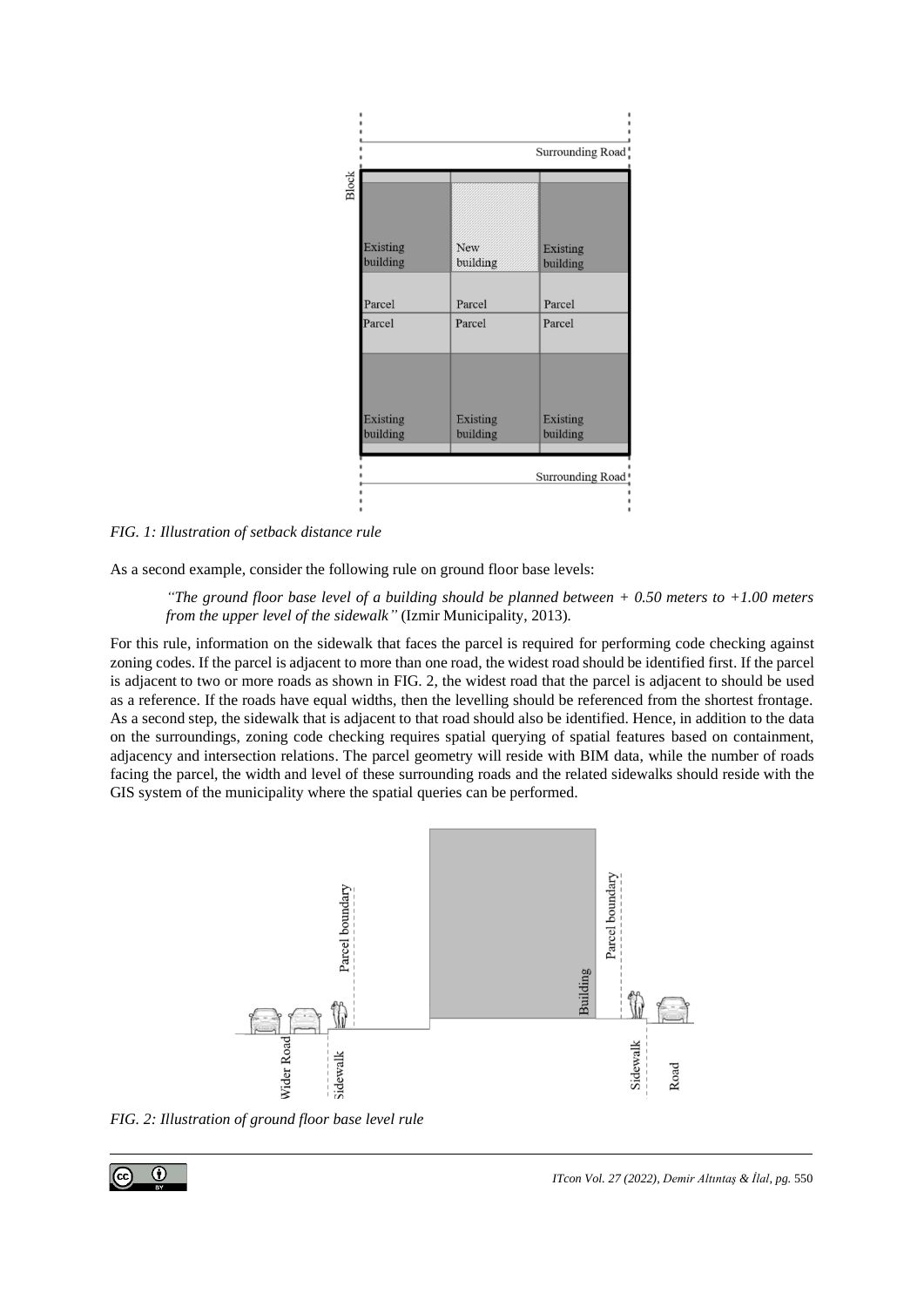In an ideal automated zoning code checking process, building codes should be retrieved directly from the responsible authority authoring the code. The digital representation of the codes should be independent from both the building model and the city model. The designed building project to be checked will naturally be supplied by the architect as a BIM file. The required data on the building's settlement should be retrieved from the local municipality's GIS. Hence, automated compliance checking against zoning codes implies BIM-GIS interoperability and integration of geo-information with detailed building data (Van Berlo et al., 2013, Onstein and Tognoni, 2017, Olsson et al., 2018, Noardo et al., 2020). It requires zoning codes, data on the neighborhood the building is located in and building design in a digital interoperable environment. However, in existing design environments, it is currently not possible to access zoning information that building regulations require. BIM tools integrate and manage data from numerous disciplines about design, construction, operation and maintenance processes, but they have limitations in modeling context (Malsane, 2015; Sun et al., 2019), and storing and managing geographical information on the surrounding landscape of buildings (Mignard and Nicolle, 2014, Rafiee et al., 2014). Furthermore, BIM models are not capable of querying topological relationships (such as containment, intersection or adjacency) between building and its surroundings and store topological data which is in fact required by automated zoning code compliance checking processes (Isikdag et al., 2008, Karan and Irizarry, 2015). On the other hand, Geographic Information Systems are able to store, analyze and manage geographical information. They can query attributes of geographical objects based on defined constraints, analyze information referring to the questions that have been asked using geographically referenced location and shape of spatial features, and generate new knowledge based on the spatial queries and analyses. As building codes contain rules with conditions depending on spatial relations between building, parcel, block, road and sidewalks, GIS are crucial in complementing building data with their detailed spatial querying capabilities.

Technically, all required data for an automated zoning code checking process may be modeled exclusively in BIM or GIS. However, with current technology this is impractical. Designers would not want to manage information on the whole neighborhood in their building models, and planners would not want to deal with building details while working on city-wide analyses. In recent years, digital city models have been developed for zoning data storage, management and communication. However, currently, in municipalities the checking process still includes mostly manual work using text-based building code documents. There is a dependence on traditional procedures of using information from printouts and archive documents in zoning code checking procedures. A reliable automated code compliance checking against zoning codes promises significant improvement over current practices.

Additionally, current BIM software used in the code checking processes are required to hold regulation specific data; however, they are not able to contain all the needed building code information for a fully automated zoning code checking, and integrating building into the city fabric, and are not suitable for visualizing and analyzing data at the city level (Malsane, 2015; Knoth et al., 2018; Sun et al., 2019). The process for building permit is a multidisciplinary process, and BIM data should be considered together with its context for the efficiency and the consistency of the permit process (Noardo et al., 2020). Yet, how BIM and GIS data should be brought together for automated zoning code checking has not been sufficiently explored by previous research and is bound to attract more attention which is the main motivation behind this review.

## **2 METHODOLOGY**

This paper presents a review of BIM-GIS integration approaches with a special focus on automated code compliance checking against zoning codes. Digital representation of rules, and system architectures for rule checking are the two main topics that have attracted many researchers in the area of automated zoning code checking. Integration of building data with its context has not received as much attention by researchers. When a literature search was conducted on Web of Science and Scopus databases with the following keyword combinations: "BIM" and "GIS" and ("Zoning code checking" or "building permit" or "construction permit" or "building licensing" or "building regulation checking"), a total of 8 papers including journal papers and conference papers were retrieved. A further 2 articles and 1 PhD Thesis was identified when references cited in these papers were examined. In these studies, although IFC was used as the common format for representing the required building data, GIS data in various level of detail and in diverse formats such as CityGML, InfraGML or XPlanGML were used, the required GIS data was drawn from different sources and the required building data was modeled using different BIM software such as Archicad or Revit. Thus, there is no common or preferred data format for representing context data, the used software environments differ and there are various approaches for

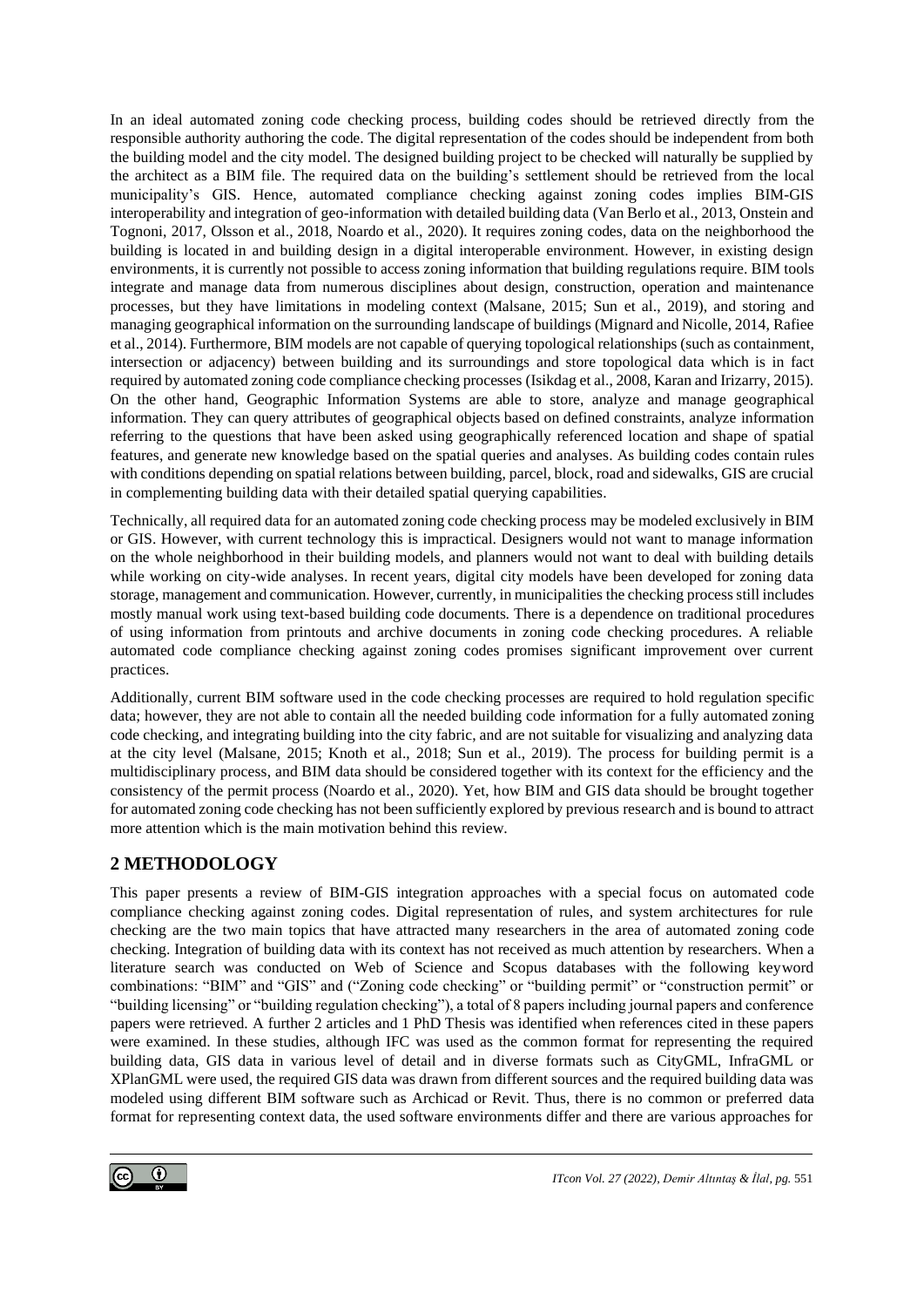BIM-GIS integration with a special focus on automated code compliance checking against zoning codes in literature. In order to determine the appropriate approach for data integration in this field, a wider review covering BIM-GIS integration in related fields was necessary. Thus, initially a review on research studies that focus on BIM-GIS integration is presented and the challenges, issues, and shortcomings of these integration approaches are reviewed. Then, related research gaps are identified and challenges such as interoperability issues, lack of standards, and lack of solutions for data interoperability are discussed.

The reviewed BIM-GIS integration studies are classified based on the approach they adopt. Three main approaches to BIM-GIS integration are identified within the context of code checking, namely, "Data import/export by conversion", "data extension", and "development of a unified domain model". *Data import/export* includes extraction and then, transfer of data from BIM environment into the geospatial environment and vice versa with the help of data converters. Entities in one data model are mapped to entities or attributes in the other and no new entities need to be defined in either data model. *Data extension* studies enrich either data model with additional information for extending its usage into new domains by defining new entities. *Development of a unified domain model* studies collect data from BIM and GIS environments separately and integrate them within a unified model. The new application uses this integrated domain model. With an independent domain model, neither BIM, nor GIS data models are altered. The number of reviewed papers per each BIM-GIS integration category is given in FIG. 3 below.



*FIG. 3: BIM-GIS interoperability approaches and the number of studies*

The next sections will first summarize the automated zoning code checking field. Then, BIM and GIS will be introduced, followed by the review of BIM-GIS integration efforts. The efforts by the data standards organizations will be summarized before the research efforts are reviewed, grouped according to the interoperability approach they have adopted.

# **3 BACKGROUND**

Automated zoning code checking is a process where rules and conditions are applied to a building project, with results such as "pass", "fail" or "unknown" for cases where data is incomplete. (Eastman et al., 2009). If the results indicate that the model or the building components do not meet the requirements, they can be edited considering the results and checked again. The submitted building design must comply with the regulations in the zoning code (Van Berlo et al., 2013). There have been considerable efforts in the past towards automating code compliance checking processes with various approaches, and automating the checking process has drawn the attention of many researchers. Two main issues exist: digital representation of rules, and system architectures for rule checking.

## **3.1 Rule Representations**

Efforts focusing on how to create representational models of standards written in natural languages started in 1960s and continued to be developed and improved over many years since then (Fenves and Garrett, 1986). For example, Goel and Fenves (1969) developed a system for compliance checking of the structural design standards with the help of computers using the standards modeled in the form of decision tables. Fenves and Garrett (1986) developed a knowledge-based system approach for representing standards. Later, Garrett and Hakim (1992) and de Waard (1992) proposed an object-oriented information model for building regulations. Yabuki and Law (1993) combined

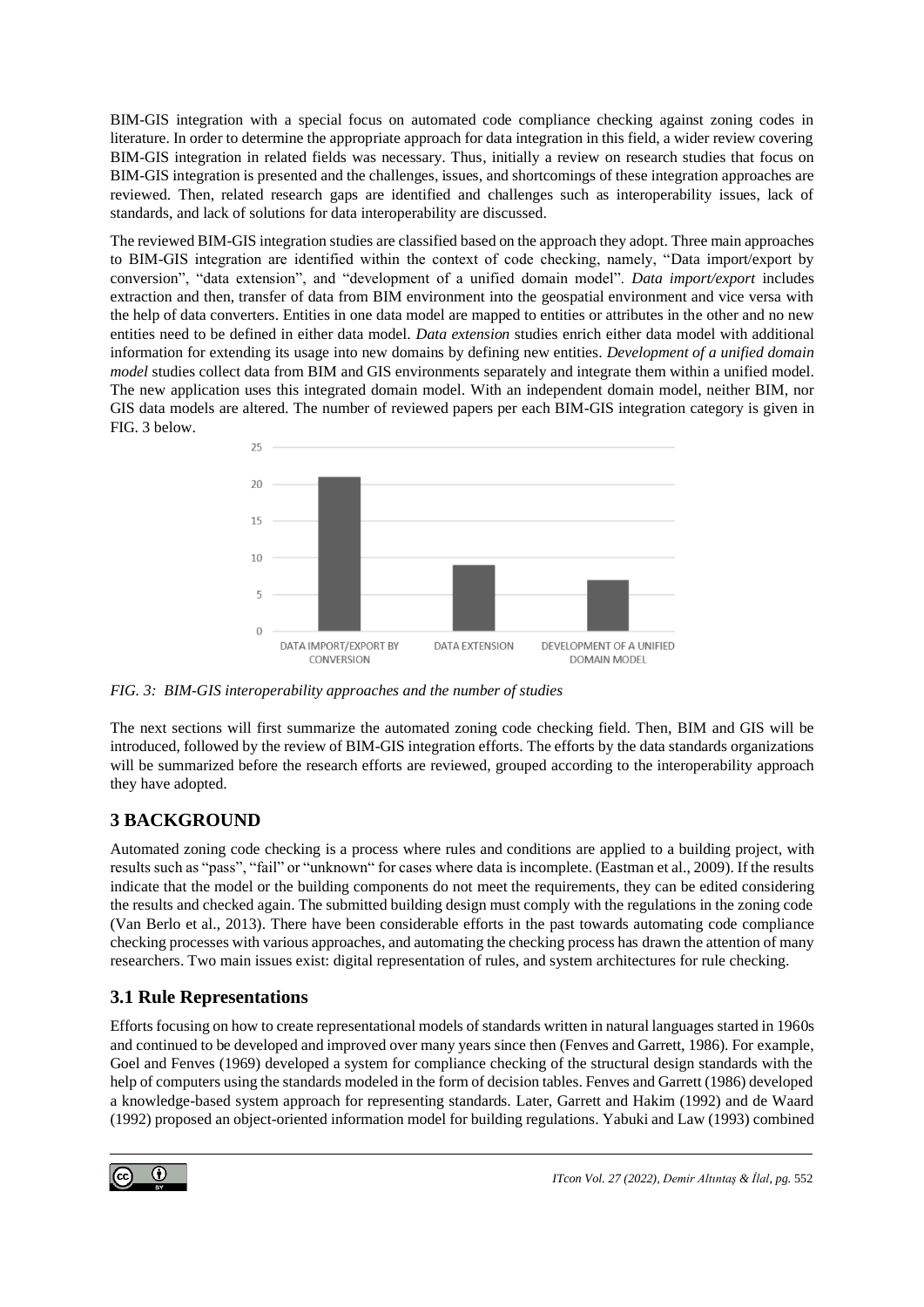first order predicate logic with object-oriented modeling approach for building standards representation, processing and documentation. Kiliccote and Garrett Jr (1998) developed a context-oriented approach for modeling design standards. However, these early studies adopted a hard-coding approach, which required in-depth programming skills and knowledge for modeling the building regulations. To overcome the challenges of hardcoding approach, researchers started to concentrate on semantic modeling approach for knowledge representation. The SMARTcodes project adopted a semantic modeling approach to automate the digitization of building codes into a computer implementable format and defined the RASE (Requirement, apply, selection, exception) methodology (Conover, 2007). Macit İlal and Günaydın (2017) and Macit et al. (2015) developed a four level representation for modeling regulations modifying the RASE methodology. Hjelseth and Nisbet (2011) also studied knowledge representation using RASE methodology and found out that RASE can operate on different types of documents with reliable results. Another effort for the representation of building regulations has been developed by Brasebin et al. (2011). Using Local Urban Planning Schema of France, they modeled the geospatial features in the building codes including urban zones, parcels, roads, buildings and then formalized the regulations based on the Object Constraint Language. Lee et al. (2016) proposed a system for converting the natural language text of the Korean Building Act into a computer-interpretable format for evaluating building permit requirements. In their rule based semantic approach, Beach et al. (2015) introduced a methodology that allows domain specialists to formulate the rules and create and maintain their own automated regulation checking systems. The system is validated by using building codes from construction domain. Ontology-based approaches have also been adopted by researchers for modeling building regulations (Pauwels et al., 2011). Yurchyshyna et al. (2008) proposed an ontology based approach and Dimyadi et al. (2015) developed a regulatory knowledge model for the formalization of design codes.

### **3.2 System Architectures**

The second main issue is the development of checking systems. Several efforts have attempted to develop automated building code checking systems. Employed by the Singapore Building and Construction Authority, the Singapore CORENET project is the first automated code compliance checking system that was used in AEC industry. The project aimed to provide a web based electronic system for rule checking over submitted building documents considering building control, fire code, environmental health, public housing and vehicle parking (Liebich et al., 2002). Norwegian efforts for rule checking aimed to check BIM projects for evaluating spatial program requirements, and building accessibility using the relationships between building components such as spaces, doors, ramps, stairs and windows (Lindberg, 2006). Later, the Cooperative Research Center for Construction Innovation in Australia developed the Design Check project that aimed to automate checking of buildings against Australia's requirements related to disabled accessibility (Eastman et al., 2009). SMARTcodes project by the International Code Council (ICC) focused largely on representing the paper based building codes as computer executable code sets and, automate web-based rule checking of building designs (Conover, 2007). General Services Administration (GSA) in United States funded development of a code-compliance checking system for building projects in the areas of circulation and security validation (Eastman et al., 2009). SEUMTER is a Korean electronic system that helps the automation of building rule checking for fire prevention (Choi et al., 2014). Malsane et al. (2015) developed a building regulation-specific object model to support automated compliance checking of dwelling houses against England and Wales Building Regulations focusing on fire safety. Choi et al. (2014) proposed an automated system for checking BIM data of high-rise and complex buildings against the evacuation regulation compliance. In the study of Dimyadi et al. (2014), a two-part regulatory knowledge representation was developed for performance-based design of buildings focusing on fire safety. There have been also multiple approaches that use semantic modeling and ontologies in combination with artificial intelligence and natural language processing techniques (Pauwels et al., 2011; Salama and El-Gohary, 2011, 2016; Zhang and El-Gohary, 2012; Baumgärtel et al., 2015; Zhang et al., 2015).

The studies mentioned above in the context of code compliance checking represent a significant development in this research area and there is an increasing demand for using BIM tools in code checking processes and building permit approval processes (Eastman et al., 2009, Hjelseth, 2015). BIM's capability to hold semantic and geometric information, which describe all the building data, made BIM a basis for automated code compliance checking processes (Nguyen and Kim, 2011, Preidel and Borrmann, 2018). Yet, BIM is not designed to store data at the city level. It is clear that BIM data needs to be complemented by data from sources that can store city level information.

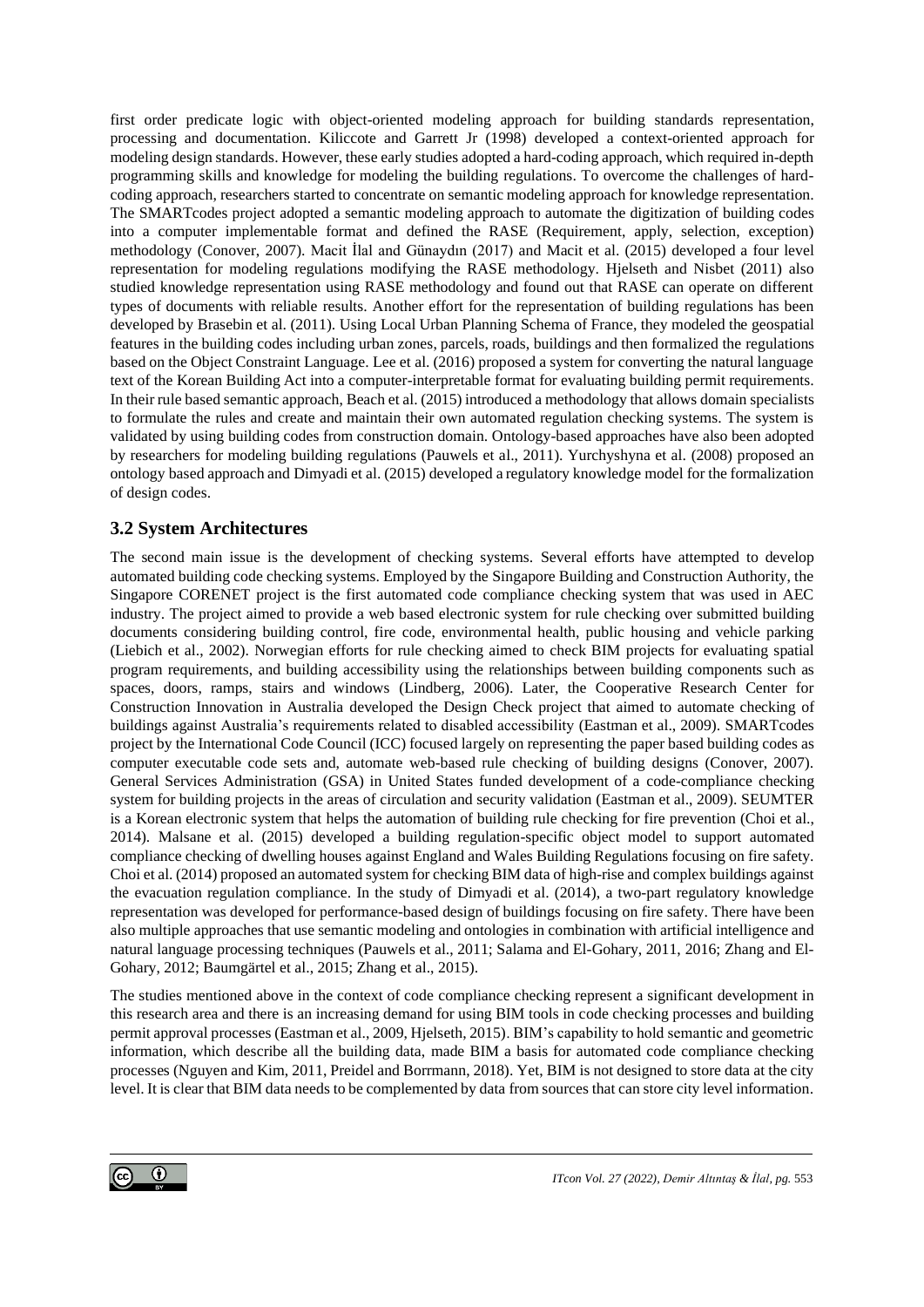## **4 INTEGRATING BUILDING DATA WITH GEOSPATIAL CONTEXT**

## **4.1 Building Information Modeling (BIM)**

The National Building Information Modeling Standard (NBIMS) Committee of the National Institute of Building Sciences (NIBS) Facility Information Council (FIC) defines BIM as "an improved planning, design, construction, operation, and maintenance process using a standardized machine-readable information model for each facility, new or old, which contains all appropriate information created or gathered about that facility in a format useable by all throughout its lifecycle" (NIBS, 2007). BIM technology supports the collaboration of all stakeholders and applications with the development of an international standard known as Industry Foundation Classes (IFC). IFC is the widely accepted open, vendor-neutral and non-proprietary data format developed by buildingSMART organization. It contributes to the interoperability requirements of various software and focuses on product and process modeling (Inyim et al., 2014). IFC is a sharable data schema providing the same semantic interpretation between domains and focuses on defining a common language to enhance the collaboration, efficiency, productivity, delivery time, cost, and quality both for AEC/FM domain, and cross domain and cross-disciplines (Isikdag et al., 2008, Kiziltas et al., 2010). IFC is an object-oriented data standard based on class definitions representing building related objects. Both 2D and 3D geometry of objects and semantic data containing attributes of objects and their relationships are the content of IFC (Isikdag et al., 2008, Hijazi et al., 2009, BuildingSMART, 2016). IFC is currently the emerging data schema in the industry. By its semantic data storage capability and ability for interoperability, IFC acts as a benchmark and testbed for new models (Akin, 2010).

IFC 4 Addendum 2 is the latest official version of IFC data schema and it defines objects used in the following domains: Architecture, building controls, construction management, electrical, heating, ventilating and air conditioning (HVAC), plumbing, fire protection, structural analysis, and structural elements (BuildingSMART, 2019). Considering automated zoning compliance checking, there is no site related domain. Only a small amount of required zoning data can be modelled by using the entities such as ifcSite and IfcCivilElement. In the current situation, IfcCivilElement entity is used to define elements within a civil engineering works such as road segments, bridge segments, pavements, etc. Thus, this entity indicates that future versions of IFC data schema may include specialized classes and properties of road, bridge or pavement in detail.

## **4.2 Geographic Information Systems (GIS)**

ESRI as the global market leader in GIS (Esri, 2018) defines GIS as "a framework for gathering, managing, and analyzing data." With Geographic Information Systems we are able to store, model, query, analyze and present geographical data. These systems manage spatial data referenced by geographic coordinates, query attributes of features based on a defined relationships and generate map displays and data reports based on spatial analysis. By using GIS, users are able to relate geospatial information with geographical entities. A GIS is a spatial database that collects and manages various types of information on digital maps. It relates spatial features with spatially referenced data. The stored data can be translated into multiple formats, which makes data interoperability possible between different applications. GIS is generally used for urban scale studies, topological, network and land use analyses, interactive spatial planning, determining the project location using real world coordinates, analyzing, monitoring and managing large amounts of outdoor data, working with site topography, land boundaries, land parcels and soil type etc.

CityGML, developed by the Open Geospatial Consortium (OGC), is the widely used open data schema for representation, storage and exchange of semantically-rich 3D city models for the GIS domain. The CityGML consist of 5 Levels of Detail (LOD) where the amount of detail that city model objects have increases with increasing LOD. While landscape can be represented with LOD0, detailed architectural models can be represented with LOD4 (Groger et al., 2012).

# **4.3 BIM-GIS Interoperability**

Since BIM supports collaboration between multiple professions from early design phase through construction and operation, the interoperability of BIM with other systems, such as GIS, is becoming increasingly important. Even though they have different data models, different geometric representations, different access methods, and were developed for different purposes, BIM and GIS domains require information from each other and complete each other. They play important roles within the lifecycle of facilities. Architects using BIM require GIS data for

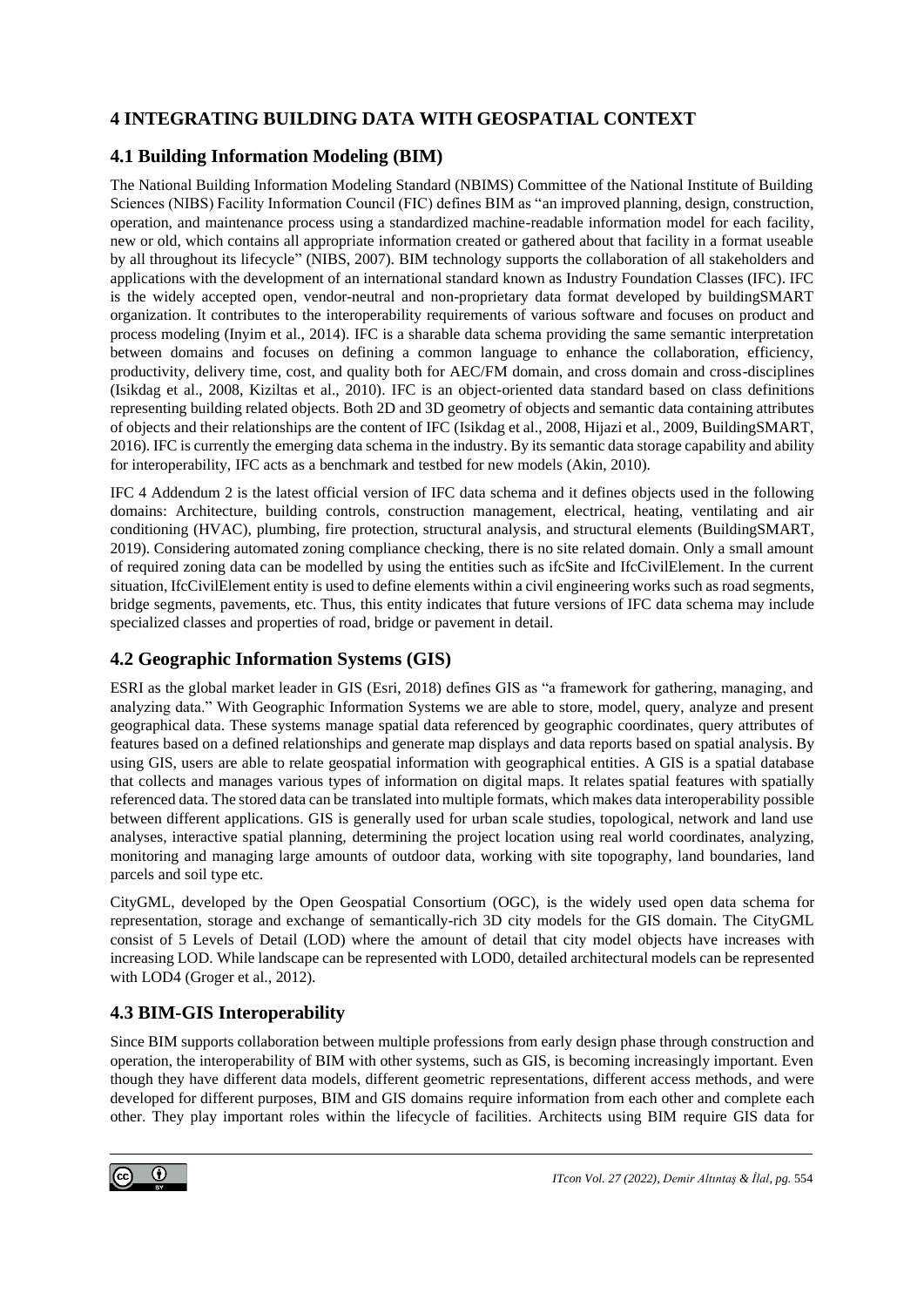multiple tasks, e.g., site selection, creating solutions at the city scale, and relating a building to its surroundings (Akin, 2010). On the other hand, designers using GIS require BIM data whenever building scale data is needed. The required contextual data for BIM environment can be provided by GIS. Integrating BIM and GIS environments enables effective management of design information in various phases of a project's lifecycle, from planning and design to construction, operation, and maintenance.

For modeling the real world, data from both BIM and GIS is needed. Integrating the two data schemas has an important effect on solving the multi-disciplinary problems in design, construction,infrastructure and maintenance domains. For example, Rafiee et al. (2014) conducted a research for evaluating view quality of windows by analyzing the amount of surrounding physical objects visible from the view from each window. For the research, both locations of windows from a BIM environment and the type and position of physical features in the view such as 3D trees and 3D buildings from a GIS environment are required (Rafiee et al., 2014). Similarly, in case of a fire emergency, both fire escapes in the building and closest safe open spaces around the building should be considered, to create an effective evacuation plan. For determining the noise level for specific locations, traffic noise from the outdoor environment and sound absorption coefficients for multiple material types of building elements within the buildings should be taken into account. An urban infrastructure project needs both models from BIM and information from the urban planning domain. For designing energy-efficient buildings in neighborhood scale, the building envelope, interior plan organization, and the current energy systems used in surrounding buildings should be considered together.

Hence, there are a significant number of areas that require interoperability between BIM and GIS, one of which is automated code checking. Following a summary of what data standards organization on both fronts have been working on, research efforts focusing on interoperability will be reviewed. Besides efforts specifically on BIM-GIS integration for automated zoning code checking, efforts on related fields are also included to expose when and how each of the three interoperability approaches are utilized by various researchers.

### **4.3.1 Efforts by data standards organizations**

For improving interoperability between BIM and GIS, many software developers have to agree on common semantics, interfaces, information models, guidelines and schemas. Such agreements that are supported by community are typically documented as standards. The Open Geospatial Consortium (OGC) is an international non-profit organization that focuses on developing standards to support the industry consensus development in the area of geoprocessing and related information technologies. The standards that OGC develops are freely available (OGC, 2008). OGC cooperates with standard developers such as the National Institute of Building Sciences (NIBS) and the buildingSMART. For instance, The Integrated Digital Built Environment joint working group (IDBE) aims to bring experts from the OGC and the buildingSMART to support the development of open standards and interoperability between geospatial and built environment domains. At 2020, the group published a report where the existing standards (IFC, CityGML, LandInfra) are evaluated and the challenges for their integration are described. The difference of data schemas in how they represent real-world objects, the difference of objects in case of mapping and coupling wrong concepts to each other or coupling objects that are not similar/identical and the difference in case of geometric representations are some of the challenges that are described which cause problems on data integration. Additionally, several actions are proposed as a means of progressing. Creating a shared resource from terms that the standards already contain and making that resource publicly available and developing a collaborative mechanism are some of the actions points of the project for supporting data integration and interoperability (Gilbert et al., 2020).

The close coordination, communication and collaboration of numerous organizations, professionals and developers supports standards-based interoperability between the geographic information and building communities. For instance, following the approval of the OGC membership, 3D Information Management (3DIM) study group, previously known as the CAD-GIS Working Group was formed in mid 2000s. The group focused on improving interoperability of geospatial data and services across AEC/FM, 3D, and GIS domains (Reed, 2010). The OGC Land and Infrastructure Domain Working Group (LandInfraDWG) was founded in 2013 and is collaborating with buildingSMART for integrating the data model that the group developed with BIM. The InfraGML data model contains infrastructure facilities, road, railway, survey, drainage, water distribution systems, land features and land division related data (Liu et al., 2017, OGC, 2019). IndoorGML Standard Working Group is another working group that focuses on developing standards for the geospatial domain. They developed the

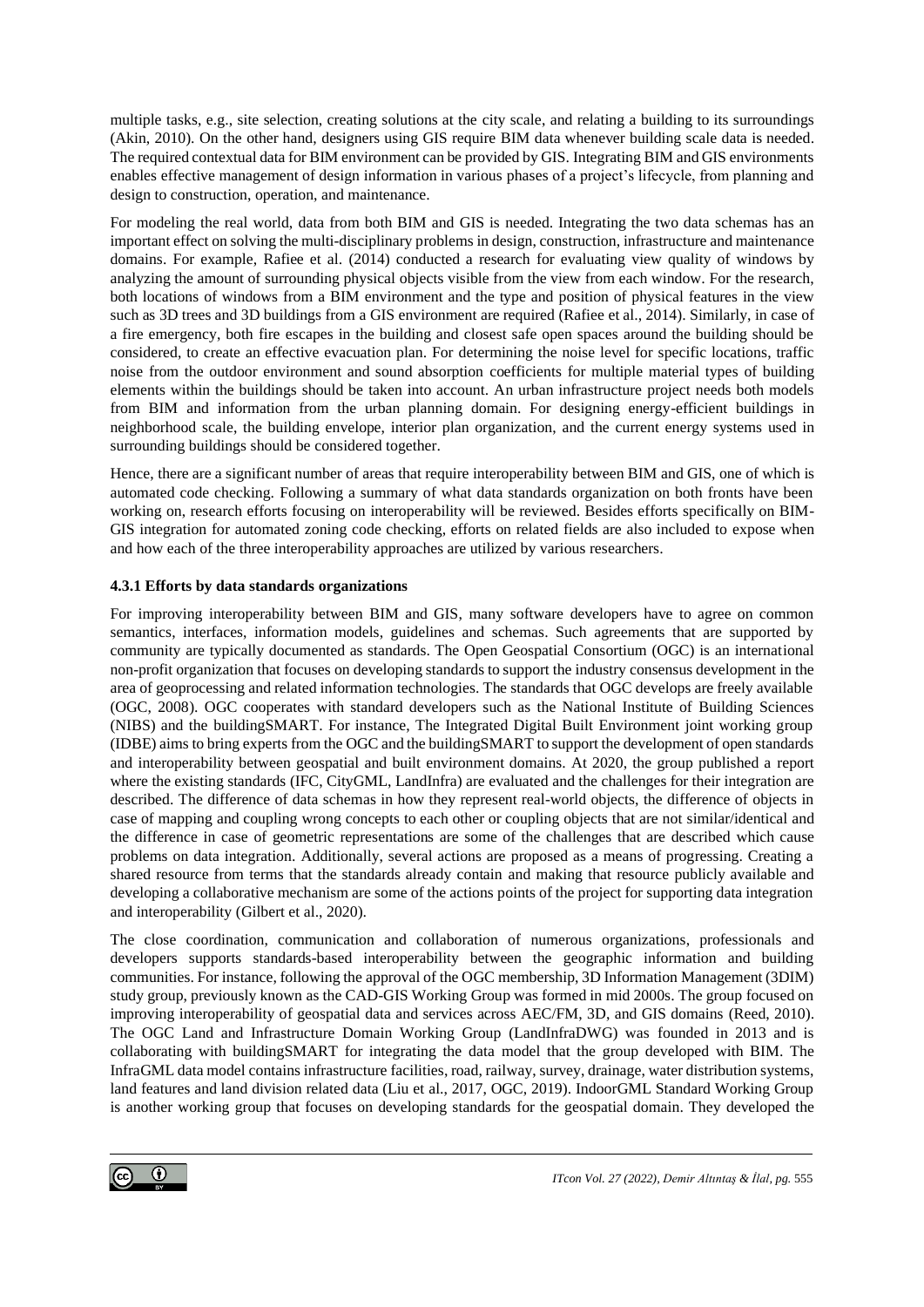IndoorGML data model, which will be an OGC GML application schema and planned to become a complementary standard to CityGML and IFC to support location based services for indoor navigation (Liu et al., 2017, OGC, 2019a).

The OGC developed numerous standards to enable collaboration between BIM-GIS including: OGC and ISO Web Map Service (WMS) Interface Standard; OGC Web Map Context Standard (WMC); OGC Web Feature Service (WFS) Interface Standard; OGC and ISO Geography Markup Language (GML) Encoding Standard; OGC CityGML Encoding Application Schema for GML version 3.1.1; and OGC KML 2.2 Encoding Standard. GML and CityGML are the more widely used data models for interoperability in comparison to other standards. They define classes, spatial properties and relations of urban features such as buildings, water bodies, vegetation, transportation facilities and city furniture with their geometry, topology, semantics, and visualization properties (Reed, 2010). Urban management, town planning, architectural design, environmental analysis, disaster management, facility management, and site surveying are examples to areas where GML and CityGML are used (Kiziltas et al., 2010).

buildingSMART, like the OGC, is an international organization that develops software solutions and standards to improve industry consensus. buildingSMART aims to support standardizing processes, workflows and procedures for BIM and has a worldwide network. IFC, BIM Collaboration Format XML, BIM Collaboration Format API, Framework for object oriented information, IFC4 Design Transfer View, IFC4 Reference View are international standards that buildingSMART manages for transporting building related information throughout the AEC/FM and 3D GIS domains (BuildingSMART, 2016). Even though, there are many different approaches to solve the problem of interoperability between BIM and GIS for the AEC industry, a clear path forward has not yet been identified.

### **4.3.2. Interoperability approaches**

The integration approaches of BIM-GIS are categorized into three levels by Amirebrahimi et al. (2015) which are process level, application level and data level. This study focuses on the data level integration approaches as the recent studies mainly focus on integrating two domains at the data level. The integration approaches are discussed below under the headings of "data import/export by conversion", "data extension", and "development of a unified domain model" as diagrammatically shown i[n FIG 4.](#page-8-0)



<span id="page-8-0"></span>*FIG 4: BIM-GIS interoperability approaches*

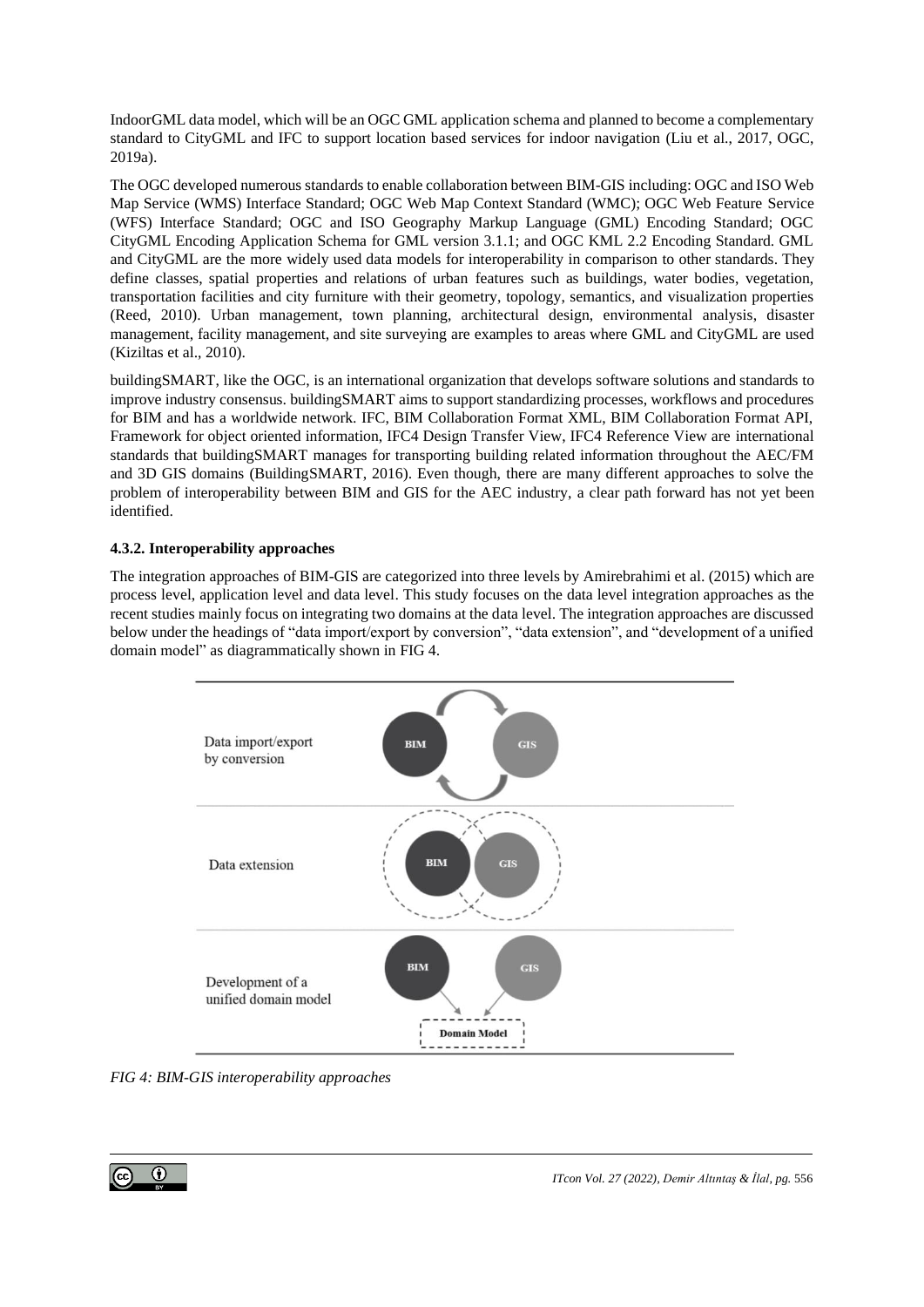#### **4.3.2.1 Data import/export by conversion**

Due to significant differences in the origins and methodologies of BIM and GIS, some researchers believe that achieving a common data model is naturally difficult and inappropriate. These researchers mostly adopt data converters/translators in their approaches, which convert one data schema into another data schema compatible with the software it is going to be transferred to. IFC and CityGML are the most comprehensive and representative data formats in BIM and GIS domains, respectively. Thus, many studies focused on converting and translating them to be compatible with each other within BIM or GIS. These conversion processes are mapping-based processes and require the identification of a set of rules and methods for mapping the objects and extracting geometries. Using a mapping standard such as the B2GM developed by Kang (2018) helps the user to define and control the integration process, decreases the time spent for a mapping process and prevents errors and interpretations that can be done during a manual transformation process.

Most commercial BIM and GIS tools have data conversion capabilities and extensions to allow direct access to other formats (Casey and Vankadara, 2010). For instance, ESRI ArcGIS's Data Interoperability extension enables translation between formats using import and export functions within the software. The interoperability extension allows ArcGIS users to use and exchange data in numerous formats such as Autodesk 3ds, Autodesk AutoCAD DWG/DXF, BIM Collaboration Format (BCF), Bentley MicroStation Design V7/V8, Autodesk Revit, CityGML and IFC (Esri, 2015). However, the translated data is mostly read only and limited in import and export. In addition, not all GIS features have definitions in IFC and vice versa. For example, a feature defined as sidewalk in GIS, may not find a response in BIM environment after a data translation process, and that will end in information loss or mapping to a wrong object.

While some studies used BIM and GIS tools that have data conversion abilities to enable direct access to other formats, other studies developed new data converters, plug-ins to BIM/GIS tools by using the applicationprogramming interfaces or used the existing translators for converting IFC into CityGML and vice versa. For example, Wu and Hsieh (2007) formulated a methodology to convert IFC model objects to the GML features with the aim of using building information data in GIS environment. They developed a transformation tool, which is named IFC2GML to demonstrate the applicability of their proposed methodology. IFC2GML firstly parses the IFC file and applies a filter for selecting the required objects and their properties. Secondly, IFC2GML parses the geometrical data of the selected objects and transforms the coordinate system from the local Cartesian coordinates into real world coordinates. At the final step, IFC2GML constructs the corresponding GML file. Isikdag et al. (2008) studied the integration of building data into a geospatial context and developed software components for extracting the required data from the IFC model and transforming this data into GIS by focusing specifically on two areas; location selection and emergency response operations for a fire situation. Hijazi et al. (2009) also studied integration of the 3D building data into GIS with the development of a software component that converts IFC data into CityGML data. Donkers et al. (2016) presented an automatic translation algorithm that translates BIM projects modelled in IFC format into CityGML format. The algorithm firstly conducts a semantic mapping process between BIM and GIS objects, then extracts and transforms the IFC data into CityGML and finally checks the validity of the results. During mapping some entities such as IfcRoof can be semantically assigned to a CityGML object directly, while the mapping of some entities such as IfcPlate is not certain and the IfcPlate entity can mean anything. Thus, manual interventions are also required during mapping before conducting the semantic and geometric conversion process for creating a CityGML model from an IFC model. Zhu et al. (2019) proposed an open-source solution to overcome the challenges of the usual tools used for geometry conversion such as the Data Interoperability extension for ArcGIS. They developed an automated multipatch generation algorithm (AMG) to convert the IFC (BIM) into shapefile (GIS), which needs to be improved for its efficiency with further studies. Rafiee et al. (2014) studied data conversion from BIM to GIS to integrate a building model stored in IFC format into a GIS environment for performing an efficient spatial analysis. They converted the geometry and semantics of objects defined in IFC into a vector geographic format using the ETL process. For transforming the local coordinate system into a geographic coordinate system, the researchers applied a method that they developed which included scaling, rotating and translation processes. The final model included both the building data and the surrounding together.

Usage of existing data conversion plugins to BIM/GIS tools and Application Domain Extensions (ADE) also exists in literature. In the approach of Irizarry et al. (2013), detailed building data modelled in BIM was inputted into GIS using a plugin interface embedded in the BIM software for improving the visual monitoring of material

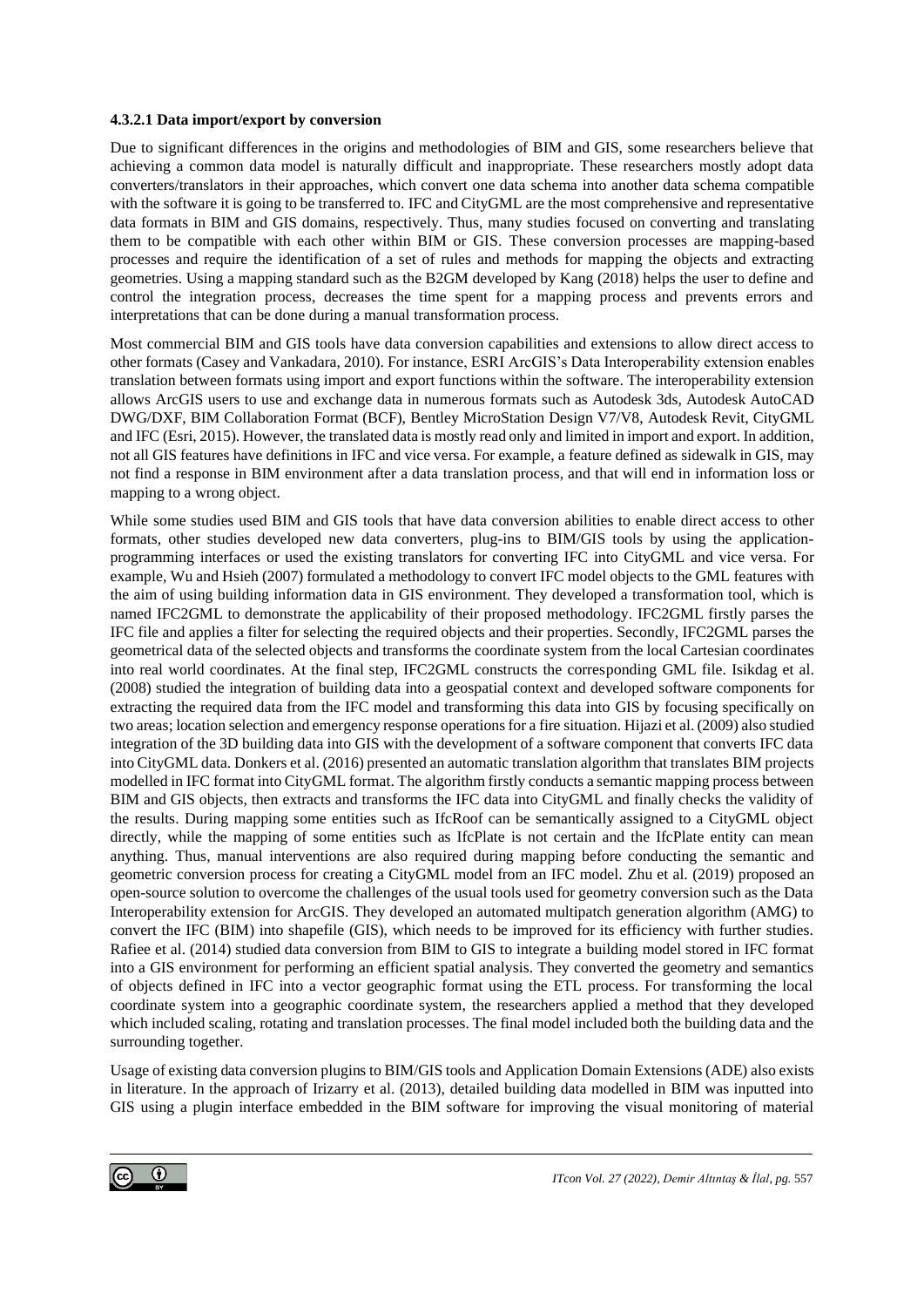delivery during construction processes. The approach included the transformation of the coordinate system, restructuring the geometry and property of BIM objects by using the plugin, and finally, using combined data in GIS to map the entire supply chain process and to minimize the logistics costs. In the study of Sebastian et al. (2013), the BIM IFC model of a pedestrian bridge was transformed into CityGML format using an Application Domain Extension (ADE) for planning the construction process and analyzing its effects on the urban environment. IFC has higher level of semantics compared to CityGML and direct mapping from IFC to CityGML would cause data loss. Hence, the CityGML data standard was extended initially using an Application Domain Extension (ADE) both to be compatible with the IFC objects and to decrease the amount of data loss during data transformation from IFC to CityGML. Elbeltagi and Dawood (2011) integrated a BIM model into GIS and aimed to create a link between their building model and a geographic information system for time control of construction projects. With the help of the Globe Link automated module, they published the building data into Google Earth where the construction process within the distribute sites can be visualized. The building data that was created using Autodesk Revit 2010 was exported into Google Earth using XML-based file format Keyhole Markup Language (KML). The exported KML file included all the required data of the building components. Amirebrahimi et al. (2015) developed a method that firstly translated the exported IFC elements from BIM to ESRI geodatabase objects and then to CityGML using the ArcGIS Interoperability Extension and integrated with geographical data in GIS to conduct detailed analysis and support 3D visualization of the potential damages of flood to buildings. Tan et al. (2018) proposed a web system that integrates BIM and GIS data for optimizing lift operations and arranging vessel transport schedules for disassembly of multiple offshore platforms. Their approach included extraction of building data from BIM as an IFC file, and its integration into ArcMap platform by data transformation using the Data Interoperability extension for ArcGIS as in the study of Amirebrahimi et al. (2015). Akob et al. (2019) studied conversion of BIM elements into GIS features for design, planning, monitoring of construction and operation and maintenance of a highway project in Malaysia. They converted and imported BIM data into ArcGIS to be able to visualize and analyze BIM data within its context. Shi and Liu (2014) introduced a platform that transfers extracted IFC data from BIM environment into geospatial context to support evacuation planning in case of a fire. By using the simulation platform that was established based on a 3D GIS, the geometric and semantic information of objects extracted from Autodesk Revit software were transferred into GIS environment.

Isikdag and Zlatanova (2009) proposed a semantic information mapping approach between BIM and GIS environments for enabling automatic exchange of data between IFC and CityGML models. They focused on unidirectional data transfer from BIM to geospatial environment. The transformation process included defining the required data that will be transformed and building up the rules for both semantic transformation and geometric transformation of the defined data. The corresponding IFC properties and entities were semantically matched to CityGML objects such as; *IfcRoof* entity is represented with *RoofType* object in CityGML, and *IfcDoor* and *IfcWindow* classes are represented with the *Door* and *Window* objects in CityGML. In addition to unidirectional information transfer studies, bidirectional transformation of information back and forth between BIM and GIS was also studied by researchers such as in the study of Ohori et al. (2017). They carried out a research project called GeoBIM in the Netherlands that proposes guidelines for bidirectional information transfer of BIM and GIS data and reuses building data in the geospatial context and vice versa. Irizarry and Karan (2012) studied the implementation of BIM data in the GIS domain and integration of the output of the GIS to the BIM domain for finding optimal solutions for selecting, and locating tower cranes on construction sites. In another study, Karan and Irizarry (2015) focused on two scenarios for data integration: (1) importing the site topography modeled in GIS into BIM and (2) importing temporary facilities modeled in BIM into a GIS environment by using semantic web services during the preconstruction stage. Yamamura et al. (2017) also included the usage of both BIM and GIS for using the possibilities of both environments. They firstly integrated GIS data into BIM platform for energy performance analysis, and then extracted and integrated the building data into GIS environment for checking the analysis results at the city scale.

Data conversion is based on published format specifications such as Geodatabase XML format schema and the shapefile format, and these specifications are used as guidance during the conversion processes. In this regard, Kang's (2018) study differs from the data conversion studies above who focus on the development of data converters, plugins and extensions. Kang (2018) developed a conceptual data mapping standard ISO N19166 and a data mapping mechanism for BIM-GIS integration. The mechanism firstly identifies the required data based on the specific use case and defines mapping rules for transforming the semantics and geometry of BIM objects such

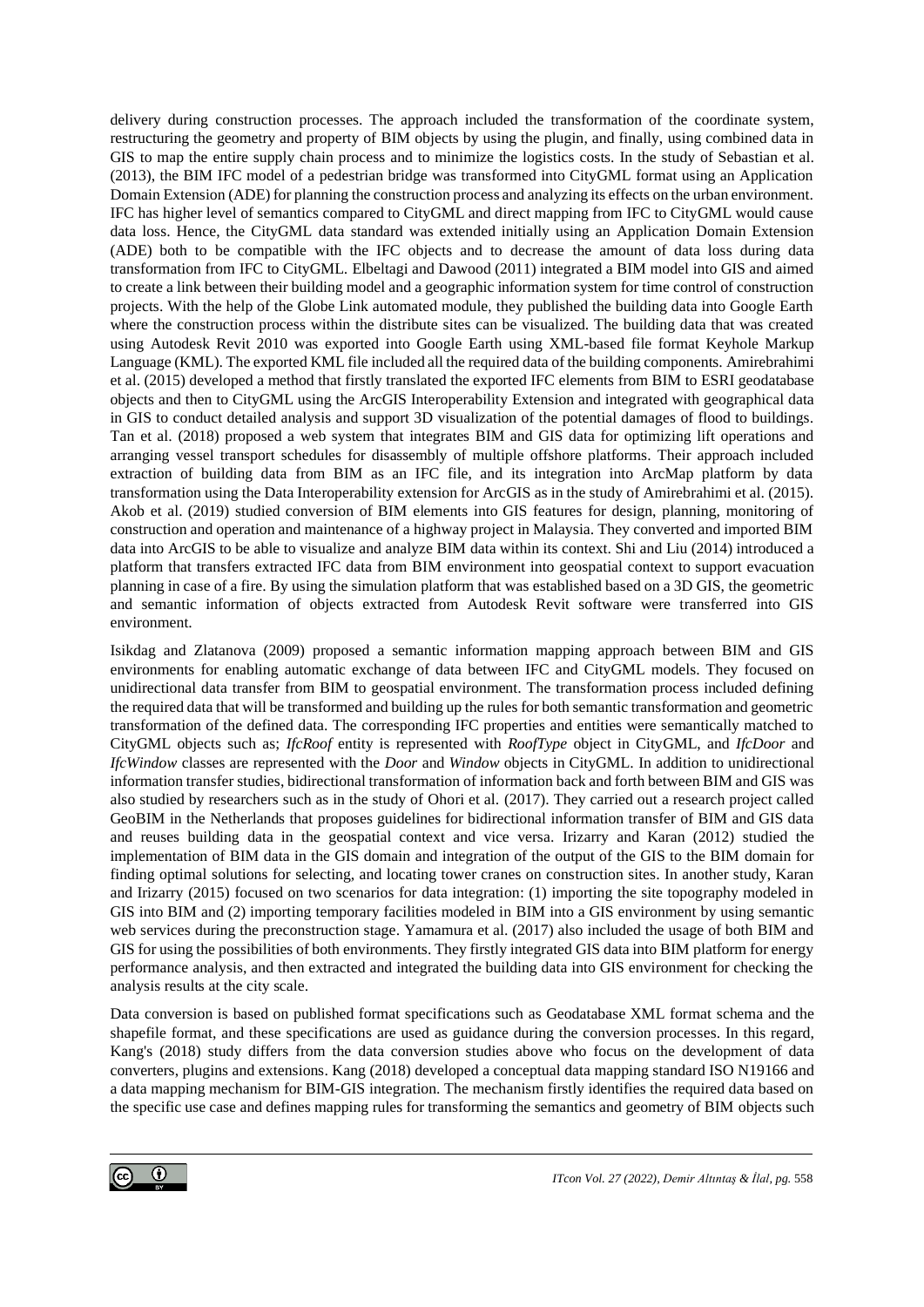as building, wall, floor into GIS objects. It extracts objects from BIM and converts them into GIS objects using the Extract Transform Load (ETL) concept. The aim is not to define general mapping rules for BIM and GIS models, but to conceptually define mapping requirements for specific use cases such as facility management because of the semantic mismatches between BIM and GIS objects and the different level of granularity the data models have.

Different from the studies mentioned above that studied the integration of building data into geospatial context, Park et al. (2014) developed a system that extracts the geospatial data from GIS and integrates it into the CAD environment for estimating the probable costs of a national road structure. The system was developed on the commercial program RD which runs on Autocad platform. After the GIS data is inputted into CAD environment, the combined data can be used for calculating the construction cost of road and bridges structures.

**In the area of automated zoning code compliance checking**, Benner et al. (2010) studied integration of building data and geospatial data to support building licensing processes by transforming BIM data in IFC format into a CityGML city model where the rule checking will be performed. They integrated geo information with building data, and enabled automated check of a building for its consistency against legal regulations. In some studies, programs such as the open source Building Information Model Server (BIMserver), or Safe Software's Feature Manipulation Engine (FME) were also used for translating IFC data model into CityGML data model and vice versa, such as in the approach of Chognard et al. (2018). They studied bidirectional data conversion between IFC and CityGML using the FME tool. They aimed to include all the required data in IFC for a building permit procedure. Hence, they firstly converted GIS data that includes information about the ground, surrounding buildings, parcels and trees into IFC using a specialized data conversion tool FME. However, FME did not convert the real-world coordinates into the local Cartesian coordinates successfully. Therefore, the researchers developed a new method using geometric reasoning for mapping the coordinates of the two environments. Another problem was converting 2D geometry in GIS into 3D modeling environment of BIM. As a result, the objects in GIS were extruded and converted into 3D volumes before using FME. On the other hand, Ohori et al. (2017) developed an interface to be able to convert BIM data into GIS data and studied the integration of the building model with a city model for checking of the BIM data against a zoning plan in a building permit application process. Van Berlo et al. (2013) used data import approach together with data transformation to create an integrated model for checking building permits. Additionally, this model enabled architects to use geospatial data in early stages of design. In their approach, firstly, they converted geographic features into IFC objects and then they imported these objects into BIM environment where the rule checking process will be conducted. Three of the regulations that were studied and checked in the study were maximum allowed building volume, maximum percentage of built-up area on the site, and maximum allowed noise level on each facade (Van Berlo et al., 2013). Olsson et al. (2018) studied BIM-GIS integration for automating building permission process and then, checking of building model against Swedish building permit standards. Their approach included importing a BIM model into a geospatial environment, as municipalities who conduct the checking process are more familiar to geospatial environments rather than BIM environments. The main criteria that were studied within automated checking processes were the building height and the building footprint area.

Data import studies aim to use the strengths of BIM and GIS domains all together and to manage BIM data and GIS data in the context of the other (Irizarry and Karan, 2012). Even though the strengths of both programs can be utilized, there can be data loss during data conversion due to semantic mismatches and different level of detail between BIM data and GIS data. Karan and Irizarry (2015) state that an object in GIS can have a different meaning or may not have a correspondence when transferred into a BIM environment. They give the following example: Land cover can be represented with different classes including bare ground, vegetation, man-made structure, and body of water in GIS, while all of these different classes can only be represented with a single topography surface class in the BIM model. Isikdag and Zlatanova (2009) give another example: A slab opening such as a gallery space can be represented with the IfcOpening entity in the IFC, while there is no class in CityGML that represents this kind of opening without using a door or window. El-Mekawy et al. (2012) also evaluated the approaches in literature for unidirectional information transfer between IFC and CityGML data models and concluded that because of the semantic differences between IFC and CityGML data, unidirectional solutions are not successful for conversion of all the required data. This information loss is more problematic for bidirectional transformation where data transfer occurs twice.

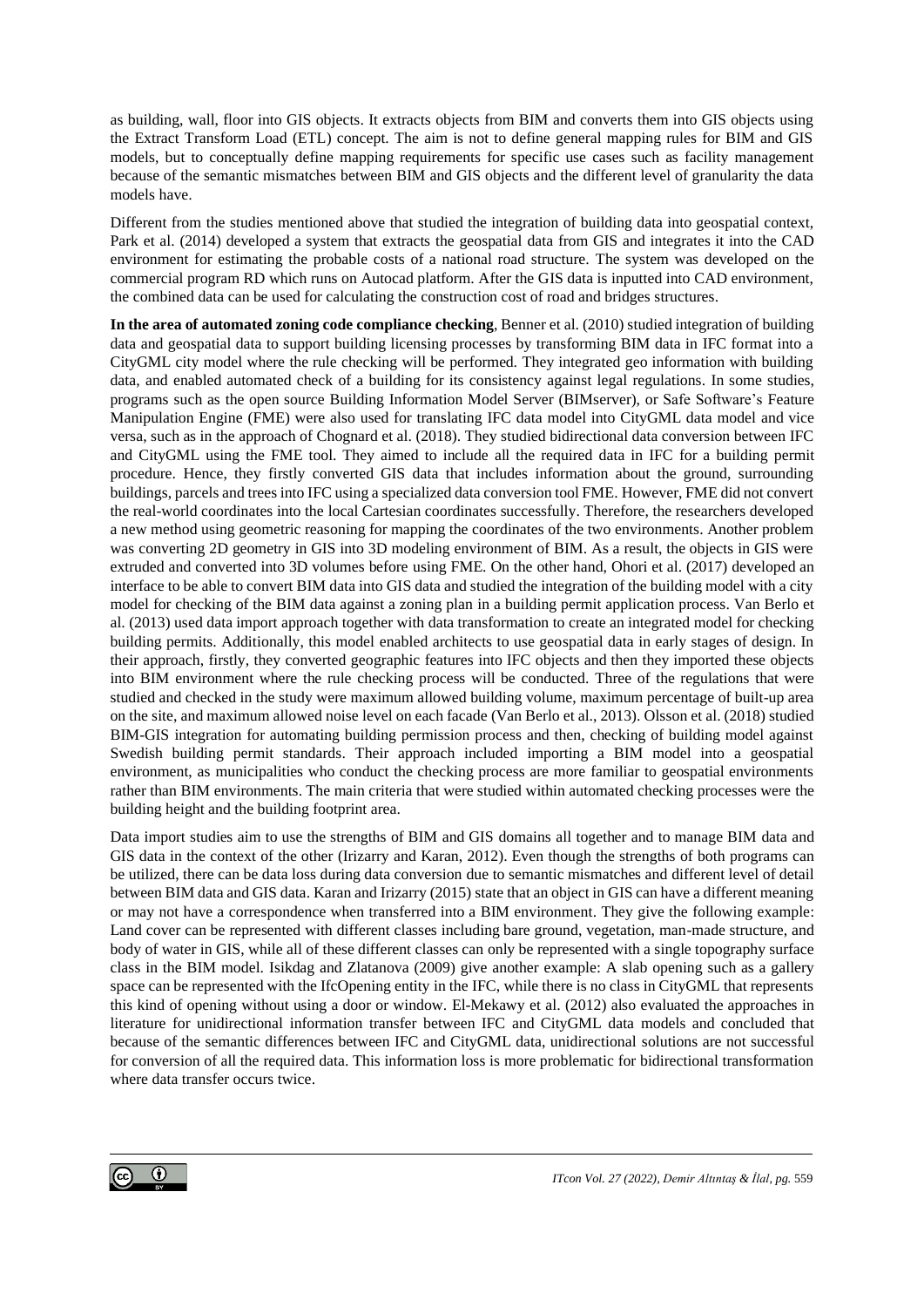#### **4.3.2.2 Data extension**

Data model extension approaches add information that do not already exist in the IFC data schema and thus, expand the scope of the data schema by integrating concepts from other domains. New entities can be added or new property sets can be defined for enriching the IFC data model with additional information and for increasing its area of usage. The buildingSMART Data Dictionary (bSDD) provides guidance to users for extending the IFC schema (Gilbert et al., 2020). Model View Definition (MVD) is a standardized framework defined by buildingSMART for extending IFC to specific domains. MVDs contain a group of selected entities from the full IFC schema definition. In addition to being a subset of the full IFC schema, MVDs can contain additional constraints and requirements and there is also a possibility to extend the MVDs with additional classifications and properties (Van Berlo, 2019). IFC can be also extended manually by using property-set extensions. The objects such as parcel, block or sidewalk needed for an automated zoning code compliance checking process can be modelled in a BIM environment through these property-set extensions of the IFC schema. However, these property-set extensions are specific to the document and this independent development of zoning objects will create inconsistences in case of data sharing among project team members.

In addition to IFC extension approaches, there are also data model extension approaches for CityGML for adding information that CityGML does not already have and thus, expand the scope of the geographical model. It is possible to extend the CityGML data model through the Application Domain Extension (ADE) mechanism for more special domains (Gilbert et al., 2020).

The possibility of extending IFC has already been demonstrated by various researchers. For example; Ma et al. (2011) proposed an IFC data model extension for integrating construction related data. They firstly analyzed Chinese standards and defined the data needed for construction cost estimating for tendering. Then the data is represented using the entities in the IFC standard. Some of the objects are defined with the corresponding entities in the IFC standard; however, the researchers proposed using IfcProxy for the entities that have no specific corresponding entity as IfcProxy entity enables to model constructs that are not defined by IFC (BuildingSMART, 2019). At the end of the study, the IFC model was able to meet the information requirements for construction cost estimation during tendering in China. As a further research, the researchers emphasize that the property sets that do not have any specific correspondence in IFC should be submitted to the IAI and those data should be added into IFC standard as a data extension. Lee and Kim (2011) proposed an extension to IFC data model for road structures. As definitions for IFC specification are not enough to represent bridge and tunnel properties in detail, they defined new entities and properties for extending the IFC standard. For example, they defined a new 'IfcGroundReinforcingElement' entity for representing various reinforcing elements for ground, because the 'IfcReinforcingElement' entity of the IFC is limited to only representing steel elements reinforcing concrete members (Lee and Kim, 2011). Borrmann et al. (2015) developed an IFC data schema extension for modeling multi-scale representations of shield tunnels. In IFC, there is a hierarchical structure including Site, Building, and Building Storey objects where a site can include buildings and a building is composed of building storeys. Researchers used this hierarchical aggregation structure of IFC and defined new entities to represent shield-tunnel specific elements and object relationships for extending the IFC data model to be able to create multi-scale representations of shield tunnels. De Laat and van Berlo (2011) studied the extension of the CityGML for integrating building data into GIS data. They used BIMserver to export building data to CityGML and added those new objects and properties transformed from the IFC schema into CityGML and developed a CityGML extension called GeoBIM.

**In the area of automated code compliance checking**, Malsane (2015) and Malsane et al. (2015) proposed an IFC-compliant England and Wales building standard specific object model focusing on fire safety and extended the building model as existing IFC schemas are not rich enough for use in the automated compliance checking process. Through the domain extension approach, they included the concepts specific to England and Wales into a building schema that they developed. The current classes and properties of IFC are used for creating the detailed domain specific data such as defining "Habitable Space" concept from "IfcSpace" entity of IFC (Malsane et al., 2015). Salama and El-Gohary (2011) also asserted that a BIM model is not enough to represent the data required for compliance checking against laws and regulations. Hence, they proposed an approach that included the extension of BIM model to add the missing information specifically for the purpose of construction operations and then checking the model's compliance with regulations. Onstein and Tognoni (2017) also studied the extension of the IFC data schema for building permit applications. They aimed to model both building data and neighborhood

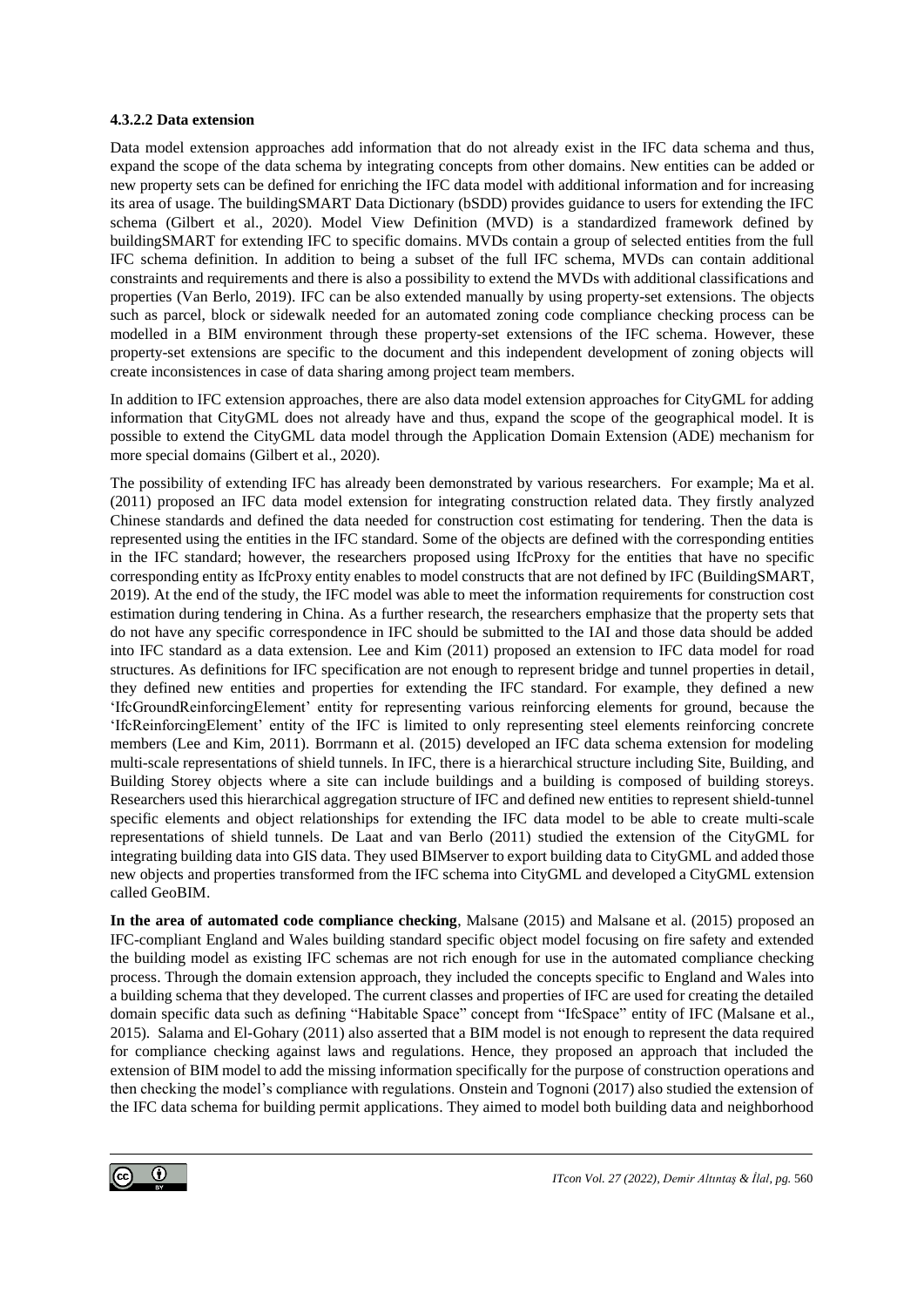data using IFC. Hence, they firstly defined the required data for the use case, and then used some entities and properties for defining the neighborhood that contain parcels, roads, water systems etc. For example, the researchers selected and used IfcGeographicElements entity to represent water drainage system and parcel, while they used IfcCivilElement for representing neighboring buildings and existing roads. However, this process includes a manual mapping process which can create inconsistencies and mismatches in case of sharing data with other software. Thus, there should be a common understanding of how neighborhood data can be represented with IFC entities or the upcoming standards should define new extensions for containing neighborhood data.

### **4.3.2.3 Development of a Unified Domain Model**

Unified model-oriented approach requires the extraction of building data and the data on the surroundings from BIM and GIS domains separately and their integration within an independent unified model. Hence, the integrated environment can manage information coming from BIM and GIS domains in the same structure and with the same tools. For example, Hor et al. (2016) developed a novel interoperability approach using semantic web technologies and Resource Description Framework (RDF) graphs for processing BIM and GIS data. The novelty of the developed approach comes from the integration of BIM and GIS data into one unified model that is called Integrated Geospatial Information Model (IGIM). IGIM contains three modules; BIM and GIS RDF graph construction, a semantically integrated model construction that includes all classes, and attributes from both BIM and GIS schemas and query of data using SPARQL language. Gilbert et al*.* (2018) introduced a scale-free and multi-format approach to support integrated infrastructure management for modeling of buildings, the urban environment and infrastructure networks. The approach uses a graph database to drive, integrate and query the utility network data represented in separate data formats: the CityGML UtilityNetwork Application Domain Extension (ADE) and IFC. The data in varying data formats are integrated, forming a single network graph model without relying on the existing schemas. Kim et al*.* (2015) developed a semantic data integration system for BIM and GIS data to perform spatial analysis required for earthwork calculations. The system allows infrastructure data extraction from BIM environment and geographic data extraction from GIS environment separately and their integration in a common platform. Knoth et al. (2018) introduced a model for interoperability where the common elements from various data formats are extracted and then integrated into one common core model. The common elements are the most fundamental elements that exist in all buildings to store digital building information such as storey, wall, space etc. As the building is at the overlap of two domains: architecture and spatial planning, the model can be exchanged easily between BIM and GIS disciplines.

**Considering automated zoning code compliance checking area**, Hbeich et al. (2019b) studied BIM-GIS integration for representing detailed building with its surroundings and aimed to transform urban regulations rules into SPARQL queries which are required to query and check the data within an automated checker environment (Hbeich et al., 2019a).They proposed a semantic integration approach where the data models remain independent from each other but required concepts and properties are mapped for creating a coupled common model that contains the required building data and its surroundings. Firstly, they created ontologies for IFC and CityGML data separately and then aligned the ontologies by mapping only required concepts and properties to create a base model to be checked in a code checking application. For instance, IfcSpace from IFC ontology is mapped to Room object in CityGML ontology; IfcSlab from IFC ontology is mapped to FloorSurface object in CityGML ontology; and IfcWall from IFC ontology is mapped to WallSurface object in CityGML ontology. Demir Altıntaş and İlal (2021) also formulated a methodology for the creation of a third-party platform that retrieves building data in IFC format and the neighborhood data in GML format from both BIM and GIS environments separately and then integrates them in a unified domain model appropriate to code compliance checking processes. For validation of the methodology and testing the platform, a proof of concept prototype was developed. The prototype draws zoning regulations, reads the BIM file sent by the designer, and draws the data on the neighborhood the building is located in from GIS and conducts the checking process.

## **5 DISCUSSION**

Recent BIM-GIS integration studies cover a wide range of topics such as site selection, fire safety, accessibility, evacuation planning, circulation and security planning, energy conservation, coverage and shadow analysis, height analysis, construction processes and cost estimation, infrastructure management and preconstruction operations. However, BIM-GIS integration studies in the context of automated zoning code compliance checking (Benner et al., 2010; Van Berlo et al., 2013; Ohori et al., 2017; Onstein and Tognoni, 2017; Chognard et al., 2018; Olsson et

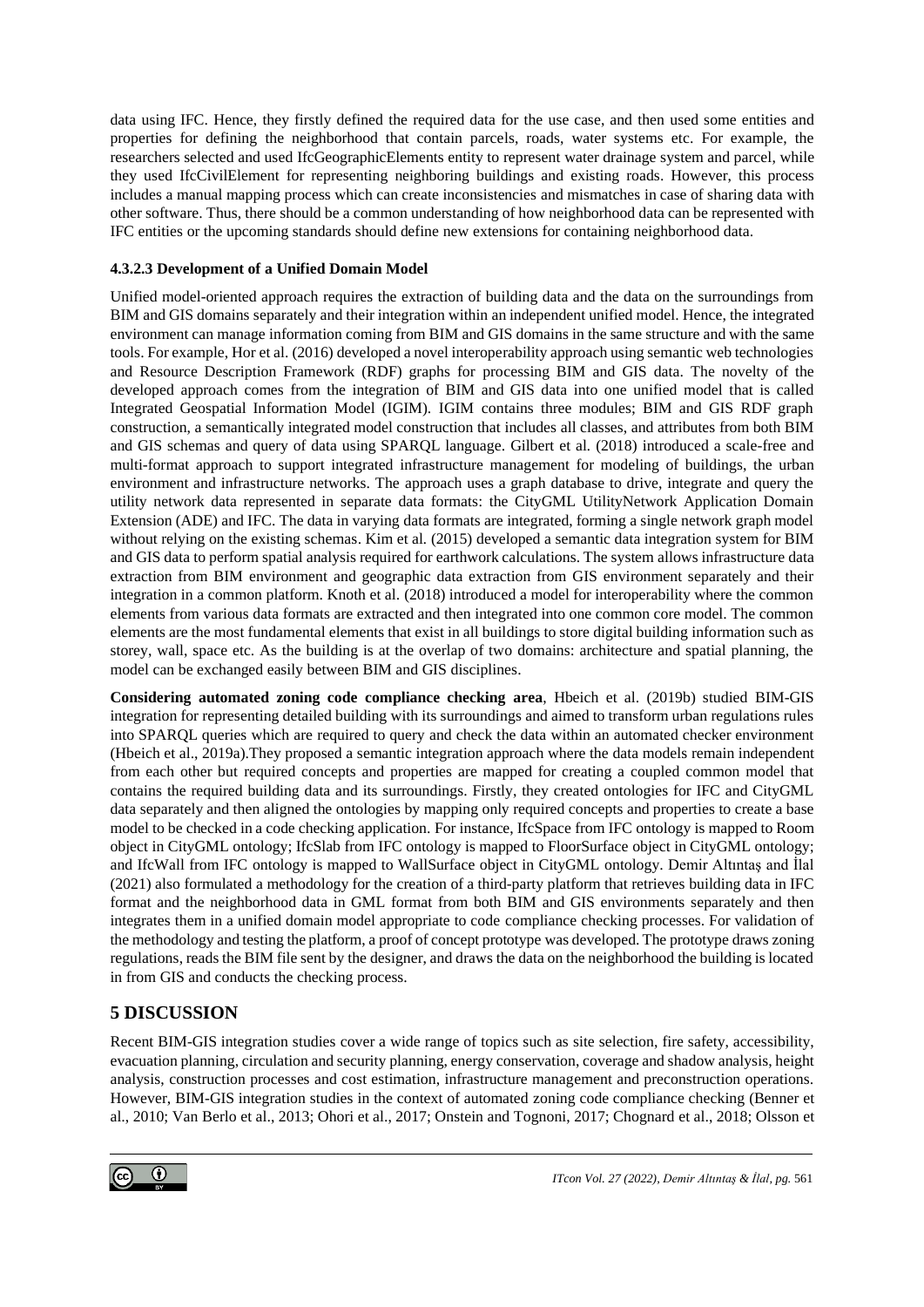al., 2018; Demir Altıntaş and İlal, 2021) are limited in literature. The number of reviewed papers per each BIM-GIS integration approach and the number of automated zoning code compliance checking papers for each of these categories is depicted in the chart shown in [FIG 5](#page-14-0) below.



<span id="page-14-0"></span>*FIG 5: The number of automated zoning code checking papers per each BIM-GIS integration category*

The studies for the integration of BIM and GIS data often use the two most prominent open data standards: IFC for the BIM domain, and CityGML for the GIS domain. These two data models embodying semantic information are representative of BIM and GIS data in general. IFC is widely used in BIM environment and CityGML is widely used in GIS environment (Ohori et al., 2017). However, IFC and GML data schemas are incompatible as they are different in terms of representation, scale and aim. They are developed for different domains and processes. For instance, IFC data schema holds much more detailed data from numerous disciplines than GML. Some concepts in GML such as water bodies, tunnels, railways, sidewalks/paths, vegetation, plant covers have no corresponding entities in IFC data schema and vice versa. Information loss from IFC to GML is inevitable (Van Berlo et al., 2013). Among the reviewed papers, it is seen that researchers try to map the already existing data standards IFC and CityGML for interoperability mostly using data conversion/transformation approaches. However, there is no method that has been adopted as a standard. Recently, the buildingSMART community started running an international project and invites industry experts with experience and knowledge from various domains to collaborate with them on adressing how the IFC schema can be extended for site, landscape and urban planning domains (BuildingSMART, 2018). There is a high potential for these developed schema and MVD solutions to ease data modeling, workflows, and required information exchanges for urban design and planning. If this project is successful, from a zoning code checking perspective, all the required data will be available in the BIM environment, eliminating the need for context data from GIS.

There is also a recent collaboration of Esri with Autodesk for studying the integration of BIM and GIS environments. Currently, they aim to create an interoperable workflow with participants from various disciplines without any data loss. Hence, it will be possible to visualize a detailed building with its context helping to coordinate the management of the project. Currently, designers can work with the BIM based engineering software Autodesk Civil 3D and InfraWorks directly from Autodesk Connector for ArcGIS and are able to integrate the required context data into the project at the early design phases (Esri, 2019, 2021).

Even though many researchers have studied the interoperability between BIM and GIS domains and how to address all the differences between them, there are still many challenges to be overcome and it is still hard to integrate data throughout the design, construction and maintenance processes. Information access and conversion/translation problems between BIM and GIS result in data loss, incomplete and unreliable transformations of data, incorrect mapping, and manual re-entry of information. Data extension approaches are also problematic since, the aim of BIM is to support lifecycle of a building project from design to construction and the aim of GIS is to store, analyze and manage spatially referenced geographical data for urban scale studies. Thus, it is impractical to expect BIM to explicitly manage geospatial data; and GIS to define detailed building data, and extend data storage capability of the two domains except their scope.

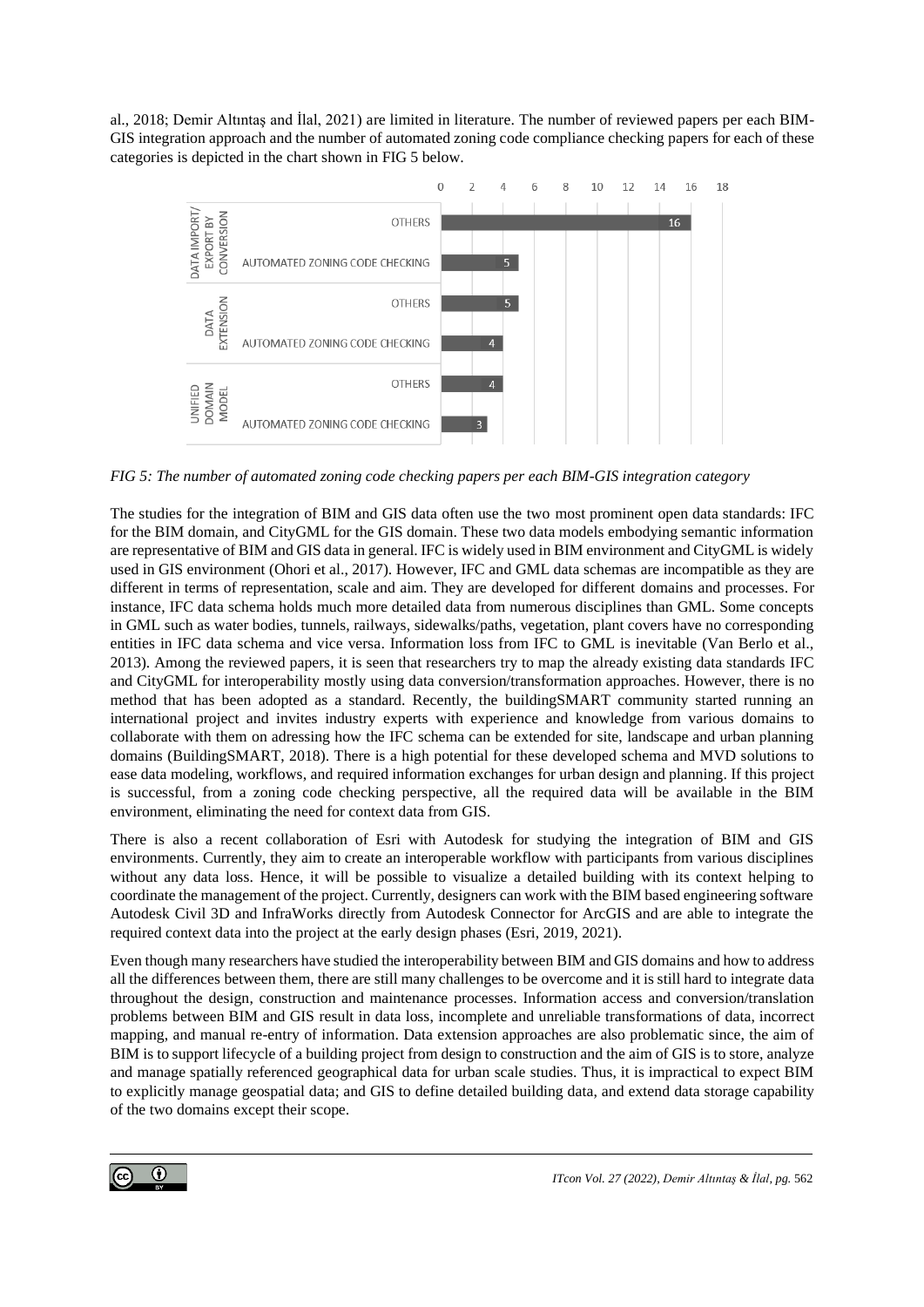Semantic web is a promising integration approach whose development is led by the World Wide Web Consortium (W3C) and supported by researchers from various disciplines and industries. The semantic web consists of a web of linked data that can be processed by the computers and enables the integration of information from different disciplines with the usage of interrelated datasets. These datasets can then be shared effectively by wider communities (Pauwels et al., 2011). However, the semantic web technologies are still evolving and maturing and there is still a need for a globally agreed ontology definition. Currently, there is independent development of competing ontologies for various domains with inconsistencies between them (Karan et al., 2016, Liu et al., 2017, Zhang, 2018). To represent building models, ifcOWL ontology as the buildingSMART standard is available and building data can be represented using semantic web and linked data technologies (BuildingSMART, 2021).

One BIM-GIS integration approach that is proving to be effective for numerous fields, is to develop independent applications that retrieve data from both BIM and GIS domains. The data format and structure of either side is not changed. Data is accessed and extracted from BIM and GIS applications separately and then placed in a unified domain model for building and geographical data [\(FIG. 6\)](#page-15-0). The parsed data sets are coupled by matching entities that are semantically equivalent (e.g. the "site" entity in BIM matches the "parcel" in GIS), forming a unified domain model appropriate to the field (Hor et al., 2016, Demir Altıntaş and İlal, 2018, Gilbert et al., 2018, Knoth et al., 2018). The integrated model manages both the data on the surroundings defined in GML and the building data defined in IFC and then can be the base for exchanging data. This approach does not require BIM or GIS environments to extend their data schemas but depends on the definition of domain-specific models. However, since a third, parallel model is generated, maintaining consistency between models is a challenging issue that needs to be considered. This limitation makes this approach more appropriate for applications in fields where model elements are not generated or extensively modified but are examined for evaluation and analysis purposes.



<span id="page-15-0"></span>*FIG. 6: Domain integration approach for BIM-GIS interoperability*

For defining a unified domain model, first, the data required by the domain in question should be identified and how much of the data can be modelled with BIM model or GIS model should be determined. Then, based on the data identified in the previous step, BIM and GIS domain models should be constructed. Finally, an application should be developed integrating the two domain models. Identifying the required data in the field of research is crucial, as BIM and GIS have detailed data sets and trying to use all the details will increase the workload and slow down the visualization process (Ohori et al., 2017).

# **6 CONCLUSION**

Automated zoning code compliance checking processes require information from both the building information domain and geographic information domain. They involve two very different levels of information, data structures, standards, aims and scopes. The number of studies that focus on BIM-GIS interoperability for automated zoning compliance checking are limited but represent a significant progress. Yet, they deal with standards of specific

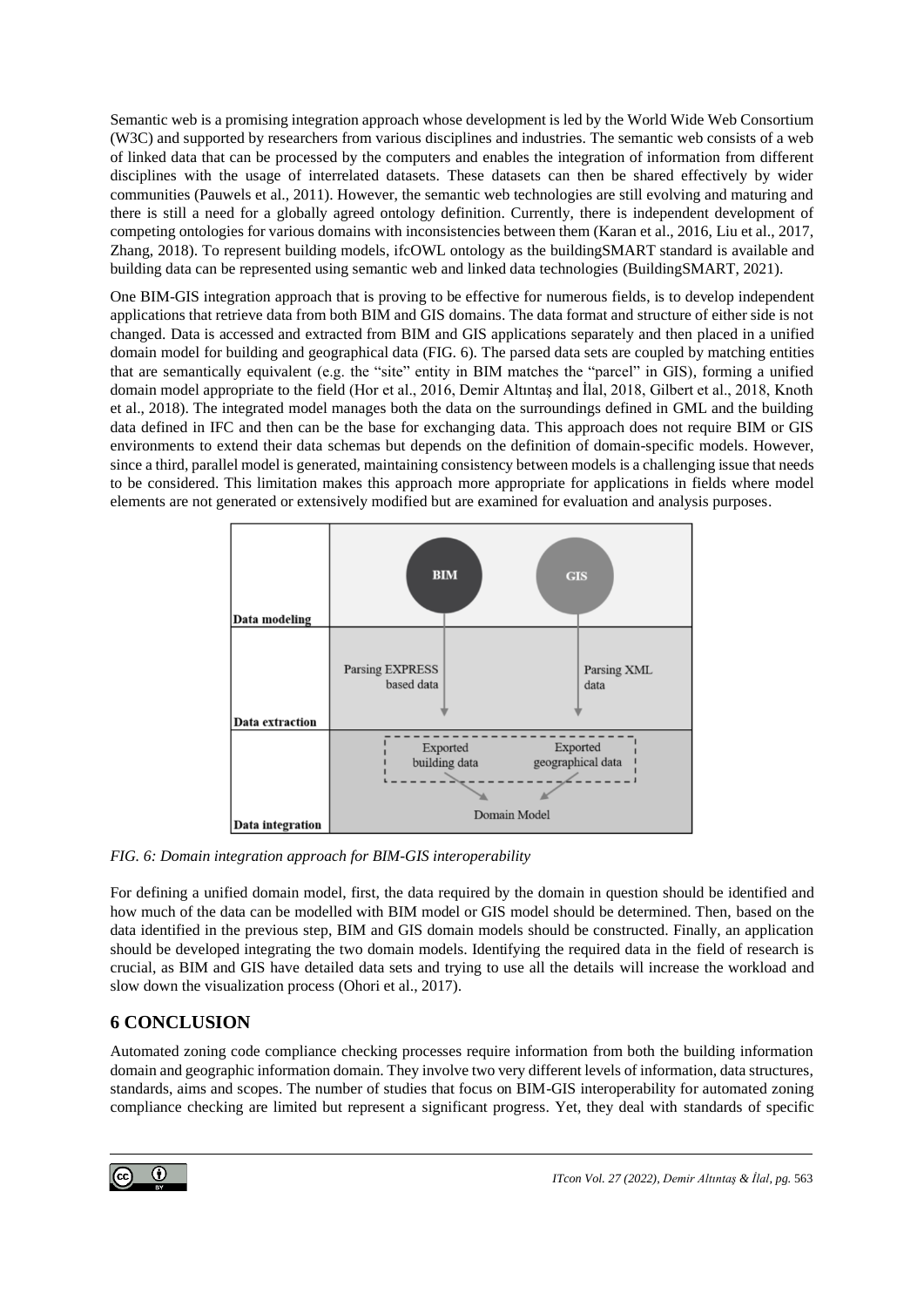disciplines checking individual building projects detached from their neighborhoods. They do not claim a generic method applicable to all types of rules. Since the legal systems and the building standards between countries differ, the provided solutions are not comprehensive enough to contain the concepts mentioned in other building regulation documents. In addition, the current BIM software used in these rule checking studies are expected to contain code specific data. However, BIM tools are not able to contain all the needed building code data for a fully automated zoning code checking (Malsane, 2015).

For automated zoning code checking as well as other domains involving analysis and evaluation, a promising approach is the development of independent, third-party applications that retrieve data from both BIM and GIS sources. This approach avoids data translations where models are incompatible since the independent model can preserve the original semantics. It also prevents incorrect mapping and thus, data loss. The independent nature of the coupling environment also does not require extending data sets and does not depend on specific implementations for either BIM or GIS environments. However, without mechanisms to ensure consistency of multiple models, this approach will be limited in applications requiring modification of model entities.

Shortcomings aside, there is a need for defining how data related to the surroundings can be integrated with BIM data for an automated zoning code compliance checking process. At a minimum, zoning data stored in the GIS environment should be interoperable with building data stored in BIM. If designers can easily reach zoning data during the architectural design process, they will be capable of ensuring during the design process that each aspect of their project complies with the zoning standards before submitting to municipalities. Designers will be able to combine the zoning information obtained from the municipality with their own project data within an automated code-checking application and identify problematic points in their designs on their own. At the other end, the municipalities will also be able to use the same integrated digital model, and carry out faster approval workflows with more accurate results and decreased manual labor.

## **ACKNOWLEDGEMENTS**

This article is based partially on the first author's published PhD thesis.

### **REFERENCES**

- Akin, O. (2010) 'CAD/GIS integration: rationale and challenges', in Karimi, H. A. and Akıncı, B. (eds) *CAD and GIS Integration*. New York, NY: CRC Press, pp. 51–72.
- Akob, Z., Abang Hipni, M. Z. and Abd Razak, A. A. A. (2019) 'Deployment of GIS + BIM in the construction of Pan Borneo Highway Sarawak, Malaysia', in *IOP Conference Series: Materials Science and Engineering*. doi: 10.1088/1757-899X/512/1/012037.
- Amirebrahimi, S., Rajabifard, A., Mendis, P. and Ngo, T. (2015) 'A data model for integrating GIS and BIM for assessment and 3D visualisation of flood damage to building', in Veenendaal, B. and Kealy, A. (eds) *CEUR Workshop Proceedings*. Brisbane, Australia, pp. 78–89.
- Baumgärtel, K., Kadolsky, M. and Scherer, R. J. (2015) 'An ontology framework for improving building energy performance by utilizing energy saving regulations', in *Proceedings of European Conference on Product and Process Modelling*, pp. 519–526.
- Beach, T. H., Y. Rezgui, H. Li, and Kasim, T. (2015) 'A rule-based semantic approach for automated regulatory compliance in the construction sector', *Expert Systems with Applications*, 42(12), pp. 5219–5231. doi: 10.1016/j.eswa.2015.02.029.
- Benner, J., Geiger, A. and Häfele, K.-H. (2010) 'Concept for building licensing based on standardized 3d geo information', in *5th International 3D GeoInfo Conference*. Berlin, Germany, pp. 9–12. Available at: http://www.3dgeoinfo.org/ISPRS\_Conference\_CD/Paper\_ISPRS/Oral/2\_3DGeoInfo2010\_105\_Benner\_ BuildingLicensing.pdf.
- Borrmann, A., Thomas H. Kolbe, A. Donaubauer, H. Steuer, J. R. Jubierre, and Flurl, M. (2015) 'Multi-scale geometric-semantic modeling of shield tunnels for GIS and BIM applications', *Computer-Aided Civil and Infrastructure Engineering*, 30, pp. 263–281. doi: 10.1111/mice.12090.

Brasebin, M., Perret, J. and Haëck, C. (2011) 'Towards a 3D geographic information system for the exploration

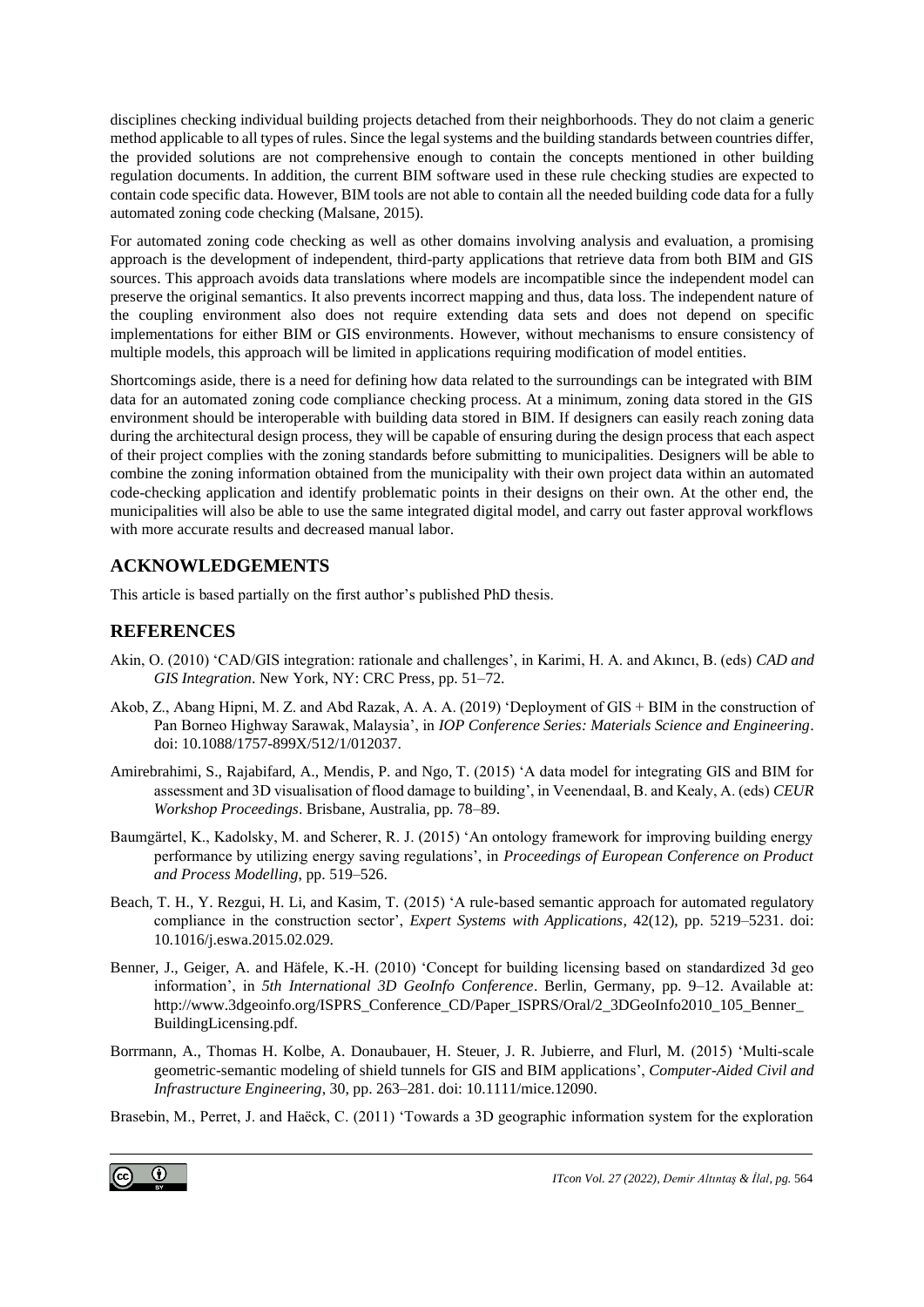of urban rules: Application to the French local urban planning schemes', in *28th urban data management symposium*. doi: 10.1201/b11647-6.

- BuildingSMART (2016) *The Basic Standards*. Available at: http://buildingsmart.org/standards/technicalvision/open-standards-101/ (Accessed: 24 April 2016).
- BuildingSMART (2019) *Industry Foundation Classes Version 4.0 - Addendum 2 - Technical Corrigendum 1*. Available at: https://standards.buildingsmart.org/IFC/RELEASE/IFC4/ADD2\_TC1/HTML/ (Accessed: 5 May 2021).
- BuildingSMART (2018) *IFC for Site, Landscape, and Urban Planning*. Available at: https://www.buildingsmart.org/ifc-for-site-landscape-and-urban-planning-call-for-participation/ (Accessed: 10 May 2021).
- BuildingSMART (2021) *ifcOWL*. Available at: https://technical.buildingsmart.org/standards/ifc/ifcformats/ifcowl/ (Accessed: 12 January 2021).
- Casey, M. J. and Vankadara, S. (2010) 'Semantics in CAD/GIS integration', in Karimi, H. A. and Akinci, B. (eds) *CAD and GIS Integration*. New York, NY: CRC Press, pp. 143–170.
- Chognard, S., Alain D., Yacine B., Elie T., and Domer, B. (2018) 'Digital Construction Permit: A Round Trip Between GIS and IFC', in Smith, I. F. C. and Domer, B. (eds) *Advanced Computing Strategies for Engineering*. Springer International Publishing, pp. 287–306. doi: 10.1002/9781119204541.
- Choi, J., Choi, J. and Kim, I. (2014) 'Development of BIM-based evacuation regulation checking system for highrise and complex buildings', *Automation in Construction*. Elsevier B.V., 46, pp. 38–49. doi: 10.1016/j.autcon.2013.12.005.
- Conover, D. (2007) 'Development and Implementation of Automated Code Compliance Checking in the U.S.', *International Code Council*.
- De Laat, R. and van Berlo, L. (2011) 'Integration of BIM and GIS: The Development of the CityGML GeoBIM Extension', in Kolbe, T. H.; König, G.; Nagel, C. (ed.) *Advances in 3D geo-information sciences*. Berlin, Heidelberg: Springer, pp. 211–225. doi: 10.1007/978-3-642-12670-3\_13.
- Demir Altıntaş, Y. and İlal, M. E. (2018) 'Modeling of Zoning Information in GIS for Automated Code Checking', in Budayan, C., Birgönül, M. T., and Çelik, T. (eds) *5th International Project and Construction Management Conference (IPCMC 2018)*, pp. 584–591.
- Demir Altıntaş, Y. and İlal, M. E. (2021). 'Loose coupling of GIS and BIM data models for automated compliance checking against zoning codes', *Automation in Construction*, 128. doi: 10.1016/j.autcon.2021.103743.
- De Waard, M. (1992) 'Computer aided conformance checking', in *Proceedings of CIB W78 Conference*, pp. 177– 188.
- Dimyadi, J., Clifton, C., Spearpoint, M. and Amor, R. (2014) 'Regulatory Knowledge Encoding Guidelines for Automated Compliance Audit of Building Engineering Design', in *Computing in Civil and Building Engineering*, pp. 536–543. doi: 10.1061/9780784413616.053.
- Dimyadi, J., Pauwels, P., Spearpoint, M., Clifton, C. and Amor, R. (2015) 'Querying a Regulatory Model for Compliant Building Design Audit', in *Proc. of the 32nd CIB W78 Conference*. Eindhoven, The Netherlands, pp. 139–148. doi: 10.13140/RG.2.1.4022.6003.
- Donkers, S., Ledoux, H., Zhao, J. and Stoter, J. (2016) 'Automatic conversion of IFC datasets to geometrically and semantically correct CityGML LOD3 buildings', *Transactions in GIS*, 20(4), pp. 547–569. doi: 10.1111/tgis.12162.
- Eastman, C., Lee, J. M., Jeong, Y. S. and Lee, J. K. (2009) 'Automatic rule-based checking of building designs', *Automation in Construction*. Elsevier B.V., 18(8), pp. 1011–1033. doi: 10.1016/j.autcon.2009.07.002.
- El-Mekawy, M., Östman, A. and Hijazi, I. (2012) 'An evaluation of IFC-CityGML unidirectional conversion', *International Journal of Advanced Computer Science and Applications*, 3(5), pp. 159–171. doi: 10.14569/ijacsa.2012.030525.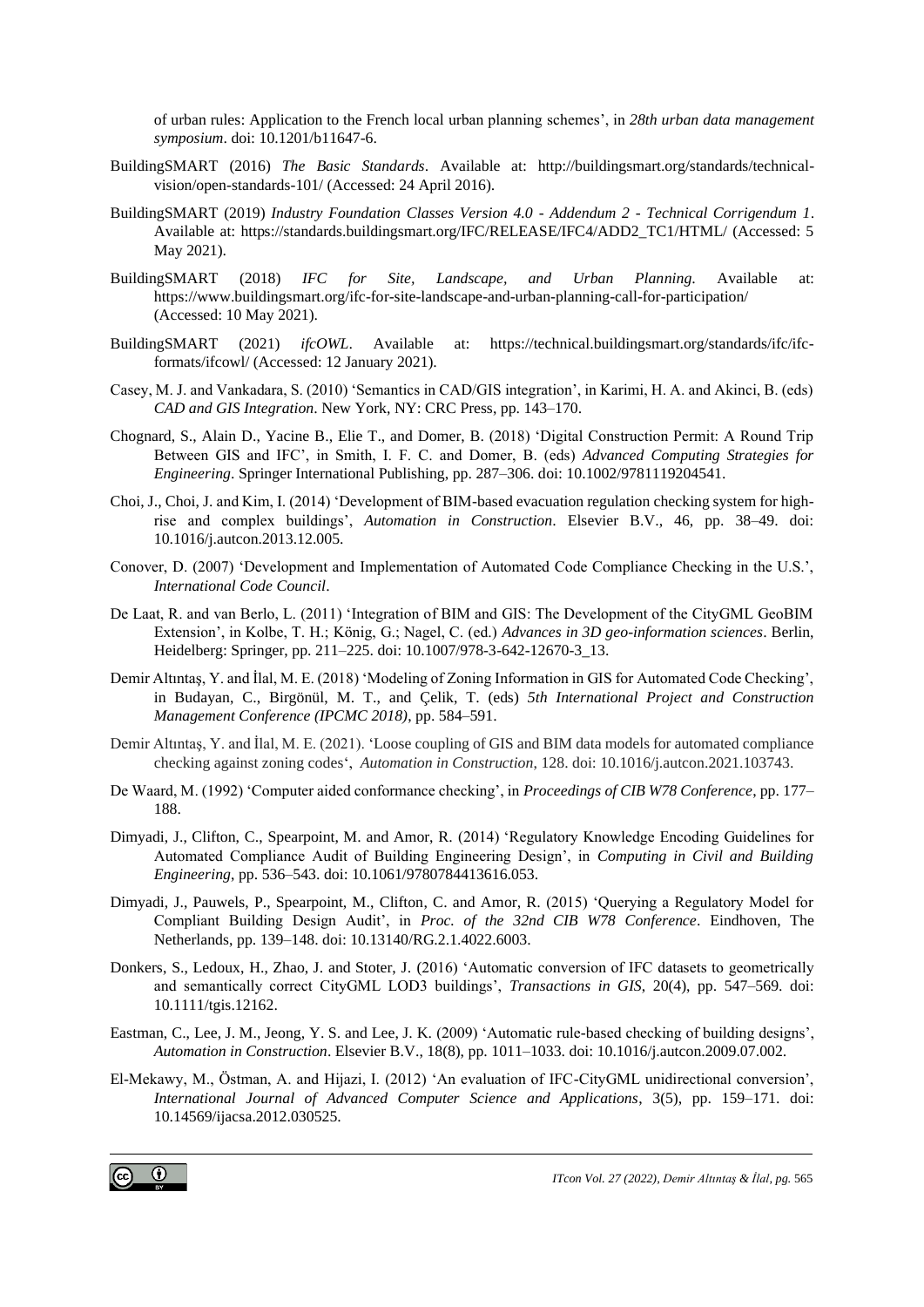- Elbeltagi, E. and Dawood, M. (2011) 'Integrated visualized time control system for repetitive construction projects', *Automation in Construction*. Elsevier B.V., 20(7), pp. 940–953. doi: 10.1016/j.autcon.2011.03.012.
- Elshafey, A., Saar, C. C., Aminudin, E. B., Gheisari, M. and Usmani, A. (2020). 'Technology acceptance model for Augmented Reality and Building Information Modeling integration in the construction industry', *Journal of Information Technology in Construction*, 25, pp. 161–172. doi:10.36680/j.itcon.2020.010.
- Esri (2015) *ArcGIS Data Interoperability*. Available at: http://www.esri.com/software/arcgis/extensions/datainteroperability (Accessed: 14 July 2015).
- Esri (2018) *What is GIS?* Available at: https://www.esri.com/en-us/what-is-gis/overview (Accessed: 2 May 2021).
- Esri (2019) *Esri-Autodesk Partnership*. Available at: https://www.esri.com/about/newsroom/arcnews/esriautodesk-partnership/ (Accessed: 7 January 2021).
- Esri (2021) *Esri ve Autodesk*. Available at: https://www.esri.com/tr-tr/about/esri-partner-network/ourpartners/global-alliances/autodesk-esri (Accessed: 7 January 2021).
- Fenves, S. J. and Garrett, J. H. (1986) "Knowledge based standards processing", *Artificial Intelligence*, 1(1), pp.3- 14.
- Garrett, J. H. J. and Hakim, M. M. (1992) 'Object-oriented model of engineering design standards', *J. Comput. Civ. Eng.*, 6(3), pp. 323–347.
- Gilbert, T., Barr, S., James, P., Morley, J. and Ji, Q. (2018) 'Software systems approach to multi-scale GIS-BIM utility infrastructure network integration and resource flow simulation', *ISPRS International Journal of Geo-Information*, 7(8), p. 310. doi: 10.3390/ijgi7080310.
- Gilbert, T., Rönsdorf, C., Plume, J., Simmons, S., Nisbet, N., Gruler, H. C., Kolbe, T. H., van Berlo, L. and Mercer, A. (2020) *Built environment data standards and their integration: an analysis of IFC, CityGML and LandInfra*. Available at: https://www.buildingsmart.org/buildingsmart-international-bsi-and-opengeospatial-consortium-ogc-release-bim-and-gis-integration-paper/.
- Goel, S. K. and Fenves, S. J. (1969). *Computer-aided processing of structural design specifications*, Civil Engineering Studies SRS 348, University of Illinois.
- Gröger, G., Kolbe, T. H., Nagel, C. and Häfele, K. H. (2012) *Open Geospatial Consortium OGC City Geography Markup Language ( CityGML ) En- coding Standard*.
- Hbeich, E., Roxin, A. and Bus, N. (2019a) 'Aligning Bim and Gis Citygml and Plu To Achieve Compliance Checking Model', in *Proceedings of the 18th International Conference on Informatics in Economy*. Bucharest, Romania, pp. 165–170. doi: 10.12948/ie2019.04.04.
- Hbeich, E., Roxin, A. and Bus, N. (2019b) 'Applying PLU rules on different BIM/GIS interoperability approaches', *Informatica Economica*, 23(3), pp. 26–38. doi: 10.12948/issn14531305/23.3.2019.03.
- Hijazi, I., Ehlers, M., Zlatanova, S. and Isikdag, U. (2009) 'IFC to CityGML transformation framework for geoanalysis: a water utility network case', in *4th International Workshop on 3D Geo-Information*. Ghent, Belgium, pp. 123–127. doi: 978-90-9024820-2.
- Hjelseth, E. (2015) 'Public BIM-based model checking solutions: lessons learned from Singapore and Norway', *Building Information Modelling (BIM) in Design, Construction and Operations*, 1, pp. 421–436. doi: 10.2495/bim150351.
- Hjelseth, E. and Nisbet, N. (2011) 'Capturing normative constraints by use of the semantic mark-up RASE methodology', in *Proceedings of the CIB W78-W102 2011: International Conference*. Sophia Antipolis, France.
- Hor, A. H., Jadidi, A. and Sohn, G. (2016) 'BIM-GIS integrated geospatial information model using semantic web and RDF graphs', in *ISPRS Annals of the Photogrammetry, Remote Sensing and Spatial Information Sciences*. Prague, Czech Republic, pp. 73–79. doi: 10.5194/isprs-annals-III-4-73-2016.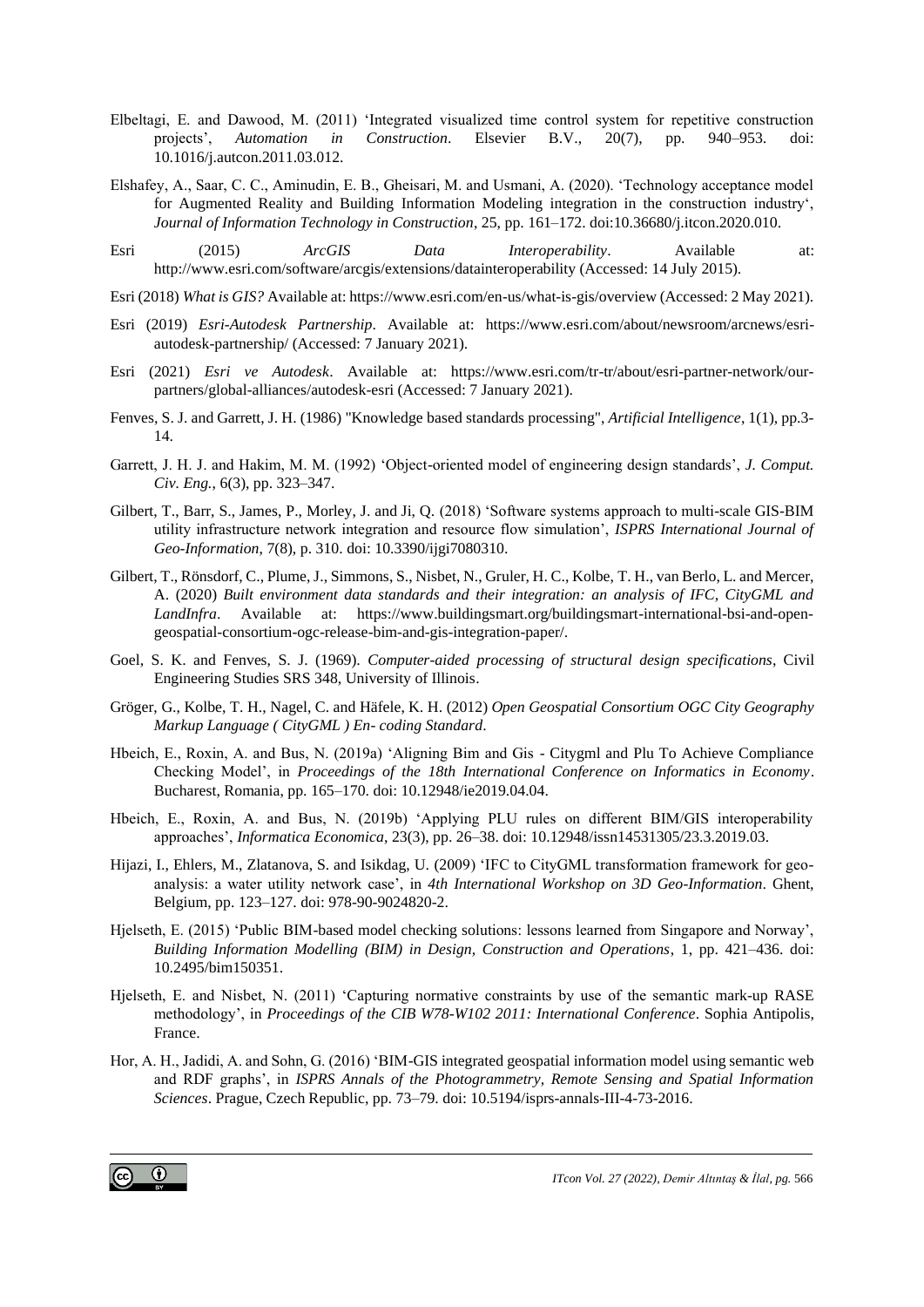- Inyim, P., Rivera, J. and Zhu, Y. (2014) 'Integration of Building Information Modeling and Economic and Environmental Impact Analysis to Support Sustainable Building Design', *Journal of Management in Engineering*, 31(1), pp. 1–10. doi: 10.1061/(ASCE)ME.1943-5479.0000308.
- Irizarry, J. and Karan, E. P. (2012) 'Optimizing Location of Tower Cranes on Construction Sites Through Gis and Bim Integration', *Journal of Information Technology in Construction (ITcon)*, 17, pp. 351–366.
- Irizarry, J., Karan, E. P. and Jalaei, F. (2013) 'Integrating BIM and GIS to improve the visual monitoring of construction supply chain management', *Automation in Construction*. Elsevier B.V., 31, pp. 241–254. doi: 10.1016/j.autcon.2012.12.005.
- Isikdag, U., Underwood, J. and Aouad, G. (2008) 'An investigation into the applicability of building information models in geospatial environment in support of site selection and fire response management processes', *Advanced Engineering Informatics*. Elsevier Ltd, 22(4), pp. 504–519. doi: 10.1016/j.aei.2008.06.001.
- Isikdag, U. and Zlatanova, S. (2009) 'Towards defining a framework for automatic generation of buildings in CityGML using Building Information Models', in *3D Geo-Information Sciences*. Berlin, Germany: Springer Verlag, pp. 79–96. doi: 10.1007/978-3-540-87395-2.
- Izmir Municipality (2013) *Izmir Municipality Housing and Zoning Code*.
- Kang, T. (2018) 'Development of a conceptual mapping standard to link building and geospatial information', *ISPRS International Journal of Geo-Information*, 7(5), p. 162. doi: 10.3390/ijgi7050162.
- Karan, E. P. and Irizarry, J. (2015) 'Extending BIM interoperability to preconstruction operations using geospatial analyses and semantic web services', *Automation in Construction*. Elsevier B.V., 53, pp. 1–12. doi: 10.1016/j.autcon.2015.02.012.
- Karan, E. P., Irizarry, J. and Haymaker, J. (2016) 'BIM and GIS Integration and Interoperability Based on Semantic Web Technology', *Journal of Computing in Civil Engineering*, 30(3), p. 04015043. doi: 10.1061/(ASCE)CP.1943-5487.0000519.
- Kiliccote, H. and Garrett Jr, J. H. (1998) 'Standards modeling language', *J. Comput. Civ. Eng.*, 12(3), pp. 129– 135.
- Kim, H., Chen, Z., Cho, C. S., Moon, H., Ju, K. and Choi, W. (2015) 'Integration of BIM and GIS: Highway Cut and Fill Earthwork Balancing', *Computing in Civil Engineering 2015*, (January), pp. 468–474. doi: doi:10.1061/9780784479247.058.
- Kiziltas, S., Leite, F., Akinci, B. and Lipman, R. R. (2010) 'Interoperable methodologies and techniques in CAD', in Karimi, H. A. and Akinci, B. (eds) *CAD and GIS Integration*. New York, NY: CRC Press, pp. 73–110.
- Knoth, L., Scholz, J., Strobl, J., Mittlböck, M., Vockner, B., Atzl, C., Rajabifard, A. and Atazadeh, B. (2018) 'Cross-domain building models—a step towards interoperability', *ISPRS International Journal of Geo-Information*, 7(9), p. 363. doi: 10.3390/ijgi7090363.
- Lee, H., Lee, J. K., Park, S. and Kim, I. (2016) 'Translating building legislation into a computer-executable format for evaluating building permit requirements', *Automation in Construction*. Elsevier B.V., 71, pp. 49–61. doi: 10.1016/j.autcon.2016.04.008.
- Lee, S.H. and Kim, B.G. (2011) 'IFC extension for road structures and digital modeling', *Procedia Engineering*. Elsevier B.V., 14, pp. 1037–1042. doi: 10.1016/j.proeng.2011.07.130.
- Liebich, T., Wix, J., Forester, J. and Qi, Z. (2002) 'Speeding-up the building plan approval-the Singapore e-plan checking project offers automatic plan checking based on IFC', in *European Conferences on Product and Process Modelling (ECPPM) 2002 - eWork and eBusiness in Architecture, Engineering and Construction*. Portoroz, Slovenia, pp. 467-471?
- Lindberg, K. (2006) 'MATL, Development of a new ICT-system for registration and assessment of accessibility to public buildings', in *Property Management, Statsbygg, BAS Conference*.
- Liu, X., Wang, X., Wright, G., Cheng, J. C., Li, X. and Liu, R. (2017) 'A State-of-the-Art Review on the Integration of Building Information Modeling (BIM) and Geographic Information System (GIS)', *ISPRS International*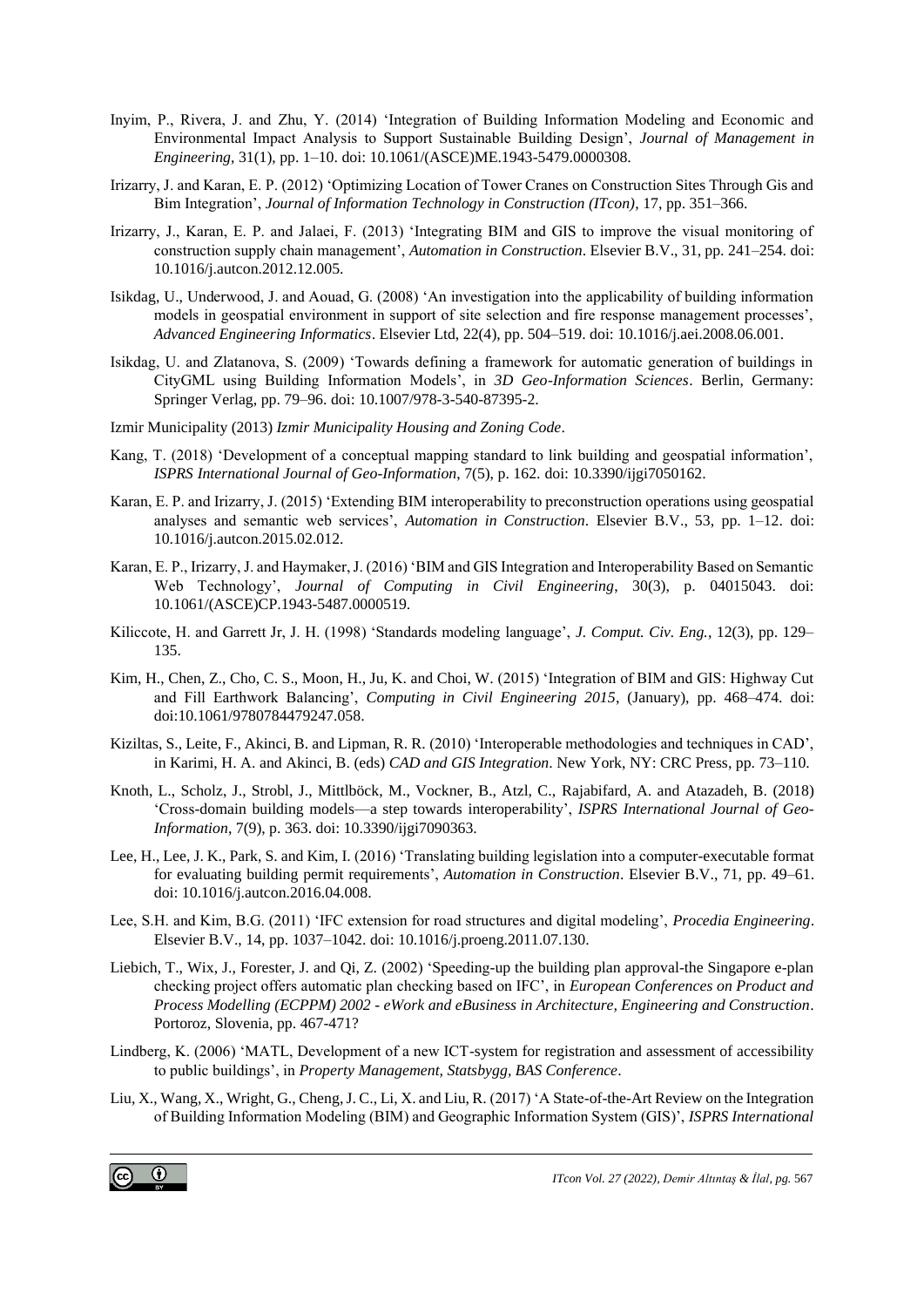*Journal of Geo-Information*, 6(2), p. 53. doi: 10.3390/ijgi6020053.

- Ma, Z., Zhenhua, W., Wu, S. and Zhe, L. (2011) 'Application and extension of the IFC standard in construction cost estimating for tendering in China', Automation in Construction. Elsevier B.V., 20(2), pp. 196–204. doi: 10.1016/j.autcon.2010.09.017.
- Macit İlal, S. and Günaydın, H. M. (2017) 'Computer representation of building codes for automated compliance checking', *Automation in Construction*, 82(April), pp. 43–58. doi: 10.1016/j.autcon.2017.06.018.
- Macit, S., İlal, M. E., Suter, G. and Günaydın, H. M. (2015) 'A Hybrid Model for Building Code Representation Based on Four-Level and Semantic Modeling Approaches', in *CIB W78 Conference*, pp. 517–526.
- Malsane, S., Matthews, J., Lockley, S., Love, P. E. and Greenwood, D. (2015) 'Development of an object model for automated compliance checking', *Automation in Construction*. Elsevier B.V., 49, pp. 51–58. doi: 10.1016/j.autcon.2014.10.004.
- Malsane, S. (2015) *The application of automated rule checking to existing uk building regulations using BIM technologies*. University of Northumbria at Newcastle.
- Mignard, C. and Nicolle, C. (2014) 'Merging BIM and GIS using ontologies application to Urban facility management in ACTIVe3D', *Computers in Industry*. Elsevier B.V., 65(9), pp. 1276–1290. doi: 10.1016/j.compind.2014.07.008.
- Nguyen, T. H. and Kim, J. L. (2011) 'Building code compliance checking using BIM technology', in Jain, S. et al. (eds) *Proceedings of the 2011 Winter Simulation Conference*. IEEE, pp. 3395–3400. doi: 10.1109/WSC.2011.6148035.
- NIBS (2007) *United States National Building Information Modeling Standard, version 1—Part 1: Overview, principles, and methodologies*.
- Noardo, F., Malacarne, G., Mastrolembo, V. S., Tagliabue, L. C., Ciribini, A. L. C., Ellul, C., Güler, D., et al. (2020) 'Integrating Expertises and Ambitions for Data-Driven Digital Building Permits – the Eunet4Dbp', *ISPRS - International Archives of the Photogrammetry, Remote Sensing and Spatial Information Sciences*, XLIV-4/W1-(September), pp. 103–110. doi: 10.5194/isprs-archives-xliv-4-w1-2020-103-2020.
- OGC (2008) *Geography Markup Language*. Available at: https://www.ogc.org/standards/gml (Accessed: 28 February 2021).
- OGC (2019a) *IndoorGML SWG*. Available at: http://www.opengeospatial.org/projects/groups/indoorgmlswg (Accessed: 3 June 2019).
- OGC (2019b) *Land and Infrastructure DWG*. Available at: http://www.opengeospatial.org/projects/groups/landinfradwg (Accessed: 3 June 2019).
- Ohori, K. A., Biljecki, F., Diakité, A., Krijnen, T., Ledoux, H. and Stoter, J. (2017) 'Towards an integration of GIS and BIM data: what are the geometric and topological issues?', in *ISPRS Annals of the Photogrammetry, Remote Sensing and Spatial Information Sciences*. Melbourne, Australia, pp. 1–8. doi: 10.5194/isprs-annals-IV-4-W5-1-2017.
- Olsson, P. O., Axelsson, J., Hooper, M. and Harrie, L. (2018) 'Automation of Building Permission by Integration of BIM and Geospatial Data', *ISPRS International Journal of Geo-Information*, 7(8), p. 307. doi: 10.3390/ijgi7080307.
- Onstein, E. and Tognoni, M. G. (2017) 'Building permits as proof of concepts in merging GIS and BIM information: A case study', *WIT Transactions on the Built Environment*, 169, pp. 155–166. doi: 10.2495/BIM170151.
- Park, T., Kang, T., Lee, Y. and Seo, K. (2014) 'Project Cost Estimation of National Road in Preliminary Feasibility Stage Using BIM/GIS Platform', in *The Sixth Annual International Conference on Computing in Civil and Building Engineering*, pp. 423–430. doi: 10.1061/9780784413616.053.
- Pauwels, P., Van Deursen, D., Verstraeten, R., De Roo, J., De Meyer, R., Van de Walle, R. and Van Campenhout, J. (2011) 'A semantic rule checking environment for building performance checking', *Automation in*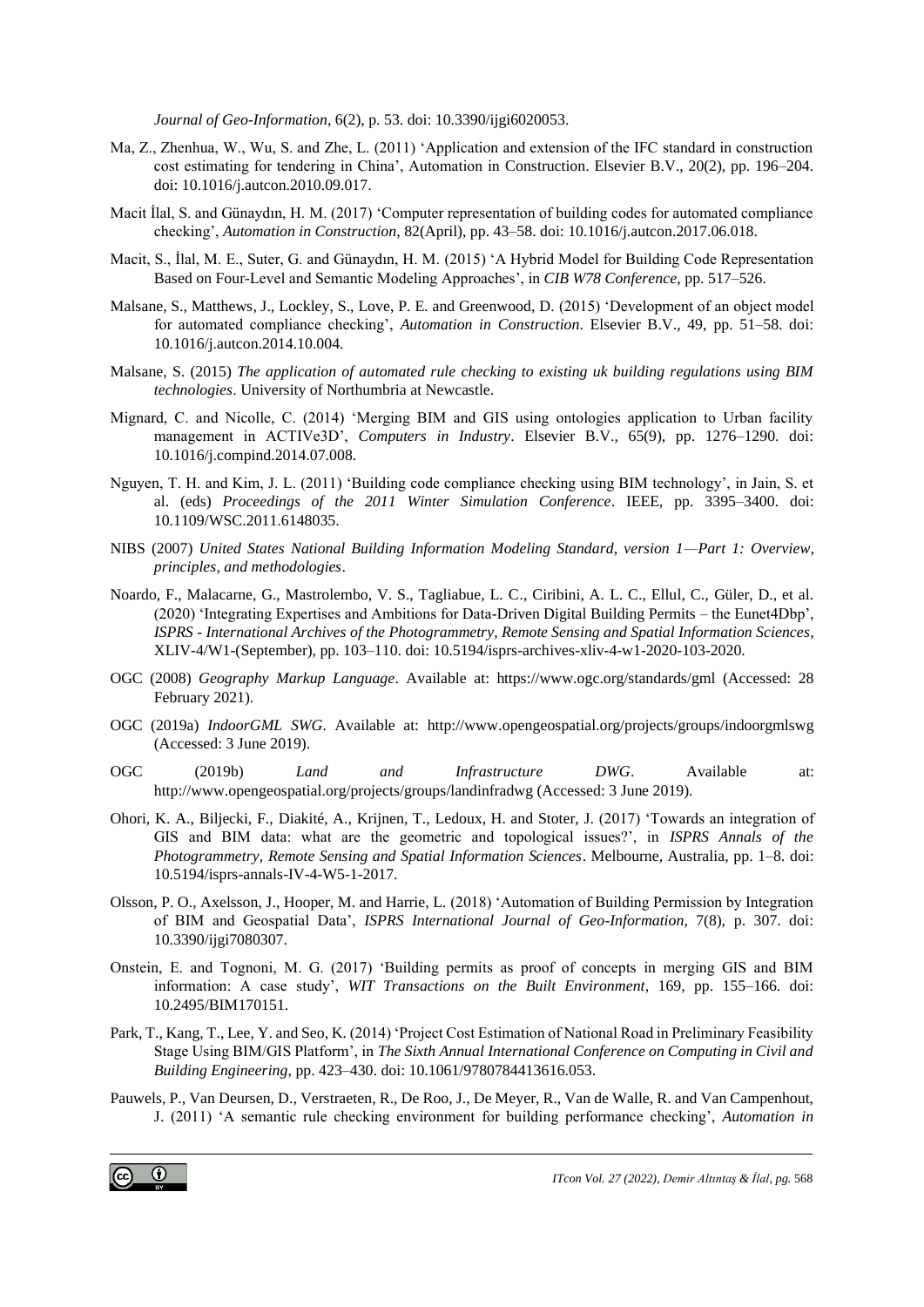*Construction*. Elsevier B.V., 20(5), pp. 506–518. doi: 10.1016/j.autcon.2010.11.017.

- Preidel, C. and Borrmann, A. (2018) 'BIM-based code compliance checking', in Borrmann, André et al. (eds) *Building Information Modeling: Technology Foundations and Industry Practice*. Springer, pp. 367–381.
- Rafiee, A., Dias, E., Fruijtier, S. and Scholten, H. (2014) 'From BIM to Geo-analysis: View Coverage and Shadow Analysis by BIM/GIS Integration', *Procedia Environmental Sciences*. Elsevier B.V., 22, pp. 397–402. doi: 10.1016/j.proenv.2014.11.037.
- Reed, C. (2010) 'Interoperable Methodologies and Techniques in CAD-GIS integration Standardization Efforts, The Open Geospatial Consortium Perspective', in Karimi, H. A. and Akıncı, B. (eds) *CAD and GIS Integration*. New York, NY: CRC Press, pp. 111–128.
- Salama, D. M. and El-Gohary, N. M. (2011) 'Semantic Modeling for Automated Compliance Checking', *Computing in Civil Engineering*, (413), pp. 641–648. doi: 10.1061/41182(416)94.
- Salama, D. M. and El-Gohary, N. M. (2016) 'Semantic Text Classification for Supporting Automated Compliance Checking in Construction', *Journal of Computing in Civil Engineering*, 30(1).
- Sebastian, R., Böhms, M. and Helm, P. Van Den (2013) 'BIM and GIS for low-disturbance construction', in *Proceedings of the 13th International Conference on Construction Applications of Virtual Reality*. London, UK, pp. 469–479. Available at: http://itc.scix.net/data/works/att/convr-2013-47.pdf.
- Shi, J. and Liu, P. (2014) 'An Agent-Based Evacuation Model to Support Fire Safety Design Based on an Integrated 3D GIS and BIM Platform', in *Computing in Civil and Building Engineering*, pp. 1893–1900. doi: 10.1061/9780784413616.053.
- Sun, J., Mi, S., Olsson, P. O., Paulsson, J. and Harrie, L. (2019) 'Utilizing BIM and GIS for Representation and Visualization of 3D Cadastre', *ISPRS International Journal of Geo-Information*, 8(11), p. 503. doi: 10.3390/ijgi8110503.
- Tan, Y., Song, Y., Zhu, J., Long, Q., Wang, X. and Cheng, J. C. (2018) 'Optimizing lift operations and vessel transport schedules for disassembly of multiple offshore platforms using BIM and GIS', *Automation in Construction*. Elsevier, 94(April), pp. 328–339. doi: 10.1016/j.autcon.2018.07.012.
- Van Berlo, L. (2019) *The curious case of the MVD*, *buildingSMART*. Available at: https://blog.buildingsmart.org/blog/the-curious-case-of-the-mvd (Accessed: 9 May 2021).
- Van Berlo, L., Dijkmans, T. and Stoter, J. (2013) 'Experiment for integrating Dutch 3D spatial planning and BIM for checking building permits', in *ISPRS Annals of the Photogrammetry, Remote Sensing and Spatial Information Sciences*, pp. 279–284. doi: 10.5194/isprsannals-II-2-W1-279-2013.
- Wu, I. C. and Hsieh, S. H. (2007) 'Transformation from IFC data model to GML data model: Methodology and tool development', *Journal of the Chinese Institute of Engineers*, 30(6), pp. 1085–1090. doi: 10.1080/02533839.2007.9671335.
- Yabuki, N. and Law, K. H. (1993) 'An Object-logic model for the representation and processing of design standards', *Engineering with Computers*, 9(3), pp. 133–159. doi: 10.1007/BF01206345.
- Yamamura, S., Fan, L. and Suzuki, Y. (2017) 'Assessment of Urban Energy Performance through Integration of BIM and GIS for Smart City Planning', *Procedia Engineering*. The Author(s), 180, pp. 1462–1472. doi: 10.1016/j.proeng.2017.04.309.
- Yurchyshyna, A., Faron-Zucker, C., Le Thanh, N. and Zarli, A. (2008) 'Towards an ontology-enabled approach for modeling the process of conformity checking in construction', in *Proceedings of CAiSE'08 Forum*, pp. 21–24.
- Zhang, J. and El-Gohary, N. (2012) 'Automated Regulatory Information Extraction from Building Codes : Leveraging Syntactic and Semantic Information', in *Construction Research Congress 2012*, pp. 622–632. doi: 10.1061/9780784412329.063.
- Zhang, S., Boukamp, F. and Teizer, J. (2015) 'Ontology-based semantic modeling of construction safety knowledge: Towards automated safety planning for job hazard analysis (JHA)', *Automation in*